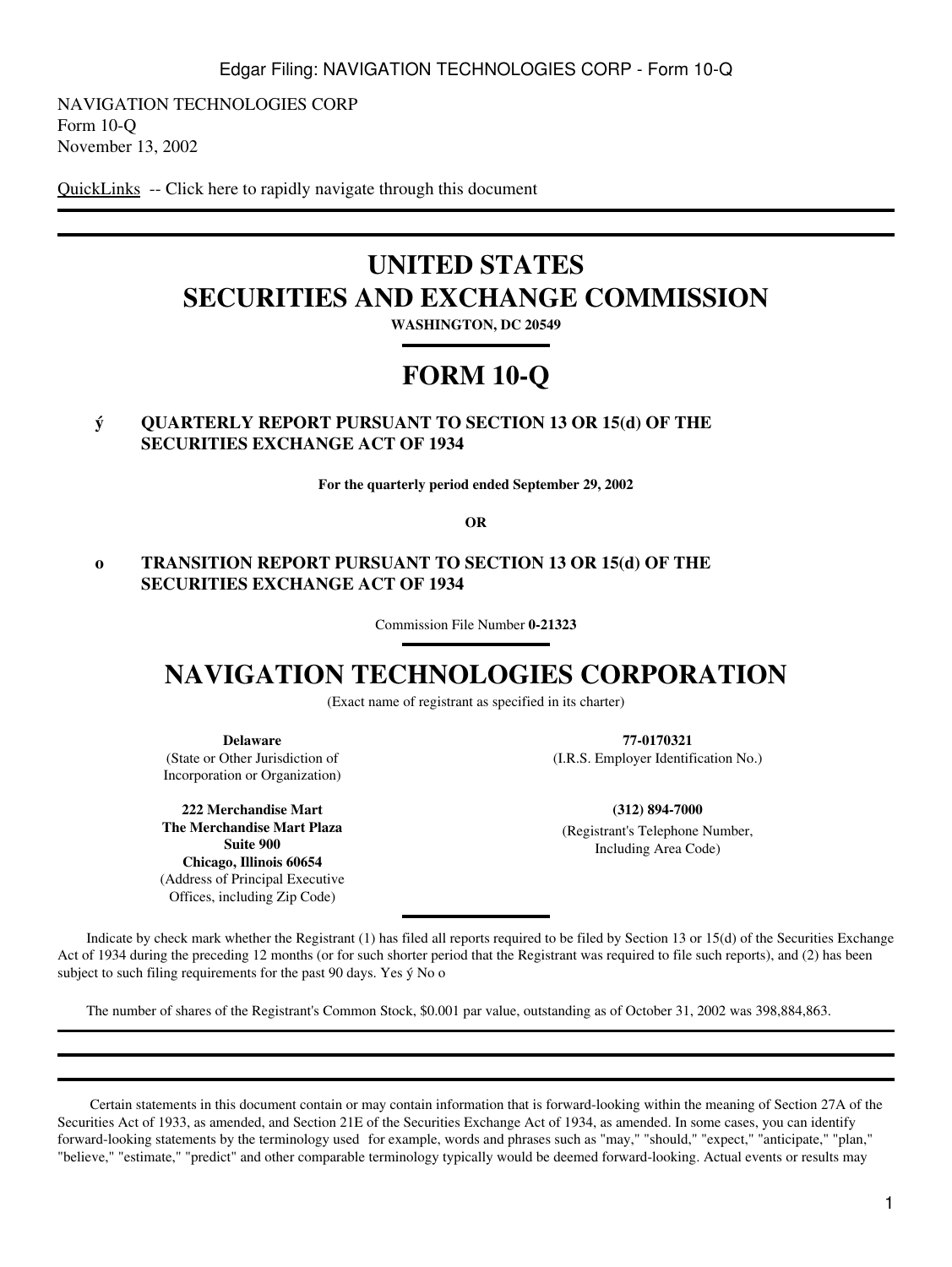differ materially from those described in the forward-looking statements and will be affected by a variety of risks and factors, including, without limitation, the risks described in the section of Navigation Technologies' Registration Statement on Form 10, File No. 0-21323, as amended, captioned "Risk Factors" under Item 1 thereof. Readers should carefully review this document in its entirety, including, but not limited to, the financial statements and notes thereto. Navigation Technologies undertakes no obligation to publicly release any revisions to such forward-looking statements to reflect events or circumstances after the date hereof. You should rely only on the information contained in this document. We have not authorized anyone to provide you with information that is different. The information contained herein may only be accurate as of the date of this document.

"NAVTECH" is a trademark of Navigation Technologies Corporation.

1

### **PART I FINANCIAL INFORMATION**

#### <span id="page-1-2"></span><span id="page-1-1"></span><span id="page-1-0"></span>**Item 1. Financial Statements**

#### **NAVIGATION TECHNOLOGIES CORPORATION AND SUBSIDIARIES**

#### **Condensed Consolidated Balance Sheets**

(In thousands, except per share amounts)

|                                                                                                                      |     | December 31,<br>2001 | September 29,<br>2002 |
|----------------------------------------------------------------------------------------------------------------------|-----|----------------------|-----------------------|
|                                                                                                                      |     |                      | (Unaudited)           |
| <b>Assets</b>                                                                                                        |     |                      |                       |
| Current assets:                                                                                                      |     |                      |                       |
| Cash and cash equivalents                                                                                            | \$  | 7,506                | 6,819                 |
| Notes receivable from affiliate                                                                                      |     | 5,000                | 10,500                |
| Accounts receivable, net of allowance for doubtful accounts of \$1,666 and \$2,755 in 2001 and 2002,<br>respectively |     | 19,910               | 27,617                |
| Prepaid expenses and other current assets                                                                            |     | 2,984                | 3,460                 |
| Total current assets                                                                                                 |     | 35,400               | 48,396                |
| Property and equipment, net                                                                                          |     | 11,152               | 8,459                 |
| Capitalized software development costs, net                                                                          |     | 15,629               | 17,862                |
| Deposits and other assets                                                                                            |     | 295                  | 490                   |
| Total assets                                                                                                         | \$. | 62,476               | 75,207                |
| <b>Liabilities and Stockholders' Equity</b>                                                                          |     |                      |                       |
| Current liabilities:                                                                                                 |     |                      |                       |
| Accounts payable                                                                                                     | \$  | 4,872                | 5,349                 |
| Accrued payroll and related liabilities                                                                              |     | 13,693               | 14,722                |
| Other accrued expenses                                                                                               |     | 7,965                | 9,161                 |
| Deferred revenue                                                                                                     |     | 18,293               | 23,716                |
| Refundable deferred licensing advances                                                                               |     | 6,965                | 4,000                 |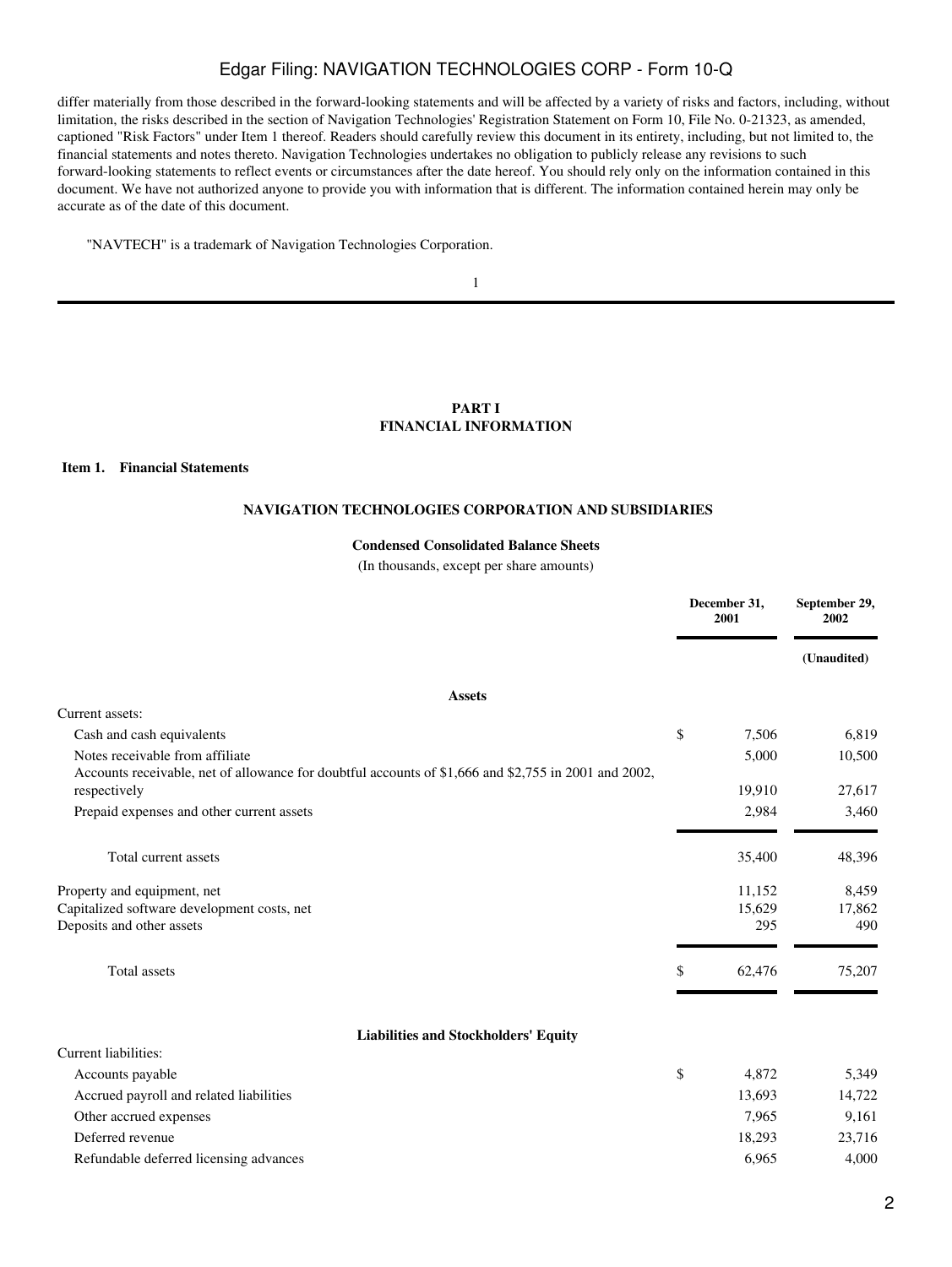|                                                                                                                                                                                                                                                                                                                                                                     | December 31,<br>2001 | September 29,<br>2002 |
|---------------------------------------------------------------------------------------------------------------------------------------------------------------------------------------------------------------------------------------------------------------------------------------------------------------------------------------------------------------------|----------------------|-----------------------|
| Total current liabilities                                                                                                                                                                                                                                                                                                                                           | 51,788               | 56,948                |
| Long-term deferred revenue<br>Long-term source material obligations                                                                                                                                                                                                                                                                                                 | 5,550<br>1,567       | 7,841<br>2,047        |
| <b>Total liabilities</b>                                                                                                                                                                                                                                                                                                                                            | 58,905               | 66,836                |
| Stockholders' equity:                                                                                                                                                                                                                                                                                                                                               |                      |                       |
|                                                                                                                                                                                                                                                                                                                                                                     |                      |                       |
| Preferred stock, \$0.001 par value; 70,000 shares authorized:<br>Series A cumulative convertible preferred stock, 4,006 shares issued and outstanding in 2001 and<br>2002 (\$58,242 aggregate liquidation preference, including \$18,182 dividends in arrears)<br>Series B cumulative convertible preferred stock, 42,600 shares issued and outstanding in 2001 and | 40,027               | 40,027                |
| 2002 (\$609,699 aggregate liquidation preference, including \$183,699 dividends in arrears)<br>Common stock, \$0.001 par value; 1,800,000 shares authorized; 398,293 and 398,618 shares issued                                                                                                                                                                      | 425,527              | 425,527               |
| and outstanding in 2001 and 2002, respectively                                                                                                                                                                                                                                                                                                                      | 398                  | 399                   |
| Additional paid-in capital                                                                                                                                                                                                                                                                                                                                          | 299,422              | 299,465               |
| Note receivable for common stock                                                                                                                                                                                                                                                                                                                                    | (219)                | (219)                 |
| Accumulated other comprehensive income                                                                                                                                                                                                                                                                                                                              | 4,166                | 4,083                 |
| Accumulated deficit                                                                                                                                                                                                                                                                                                                                                 | (765, 750)           | (760, 911)            |
| Total stockholders' equity                                                                                                                                                                                                                                                                                                                                          | 3,571                | 8,371                 |
| Total liabilities and stockholders' equity                                                                                                                                                                                                                                                                                                                          | \$<br>62,476         | 75,207                |
| See accompanying notes to condensed consolidated financial statements.                                                                                                                                                                                                                                                                                              |                      |                       |

2

### **NAVIGATION TECHNOLOGIES CORPORATION AND SUBSIDIARIES**

### **Condensed Consolidated Statements of Operations**

### (In thousands, except per share amounts)

(Unaudited)

<span id="page-2-0"></span>

|                                               | <b>Ouarter Ended</b> |                           | <b>Nine Months Ended</b> |      |                    |                    |
|-----------------------------------------------|----------------------|---------------------------|--------------------------|------|--------------------|--------------------|
|                                               |                      | <b>September 30, 2001</b> | September 29, 2002       |      | September 30, 2001 | September 29, 2002 |
| Net revenue                                   | \$                   | 28,035                    | 44,822                   | - \$ | 78,689             | 114,200            |
| Operating costs and expenses:                 |                      |                           |                          |      |                    |                    |
| Database licensing and production costs       |                      | 20,633                    | 23,870                   |      | 61,902             | 65,545             |
| Selling, general, and administrative expenses |                      | 13,940                    | 14,864                   |      | 42,659             | 42,321             |
| Total operating costs and expenses            |                      | 34,573                    | 38,734                   |      | 104,561            | 107,866            |
| Operating income (loss)                       |                      | (6,538)                   | 6.088                    |      | (25, 872)          | 6.334              |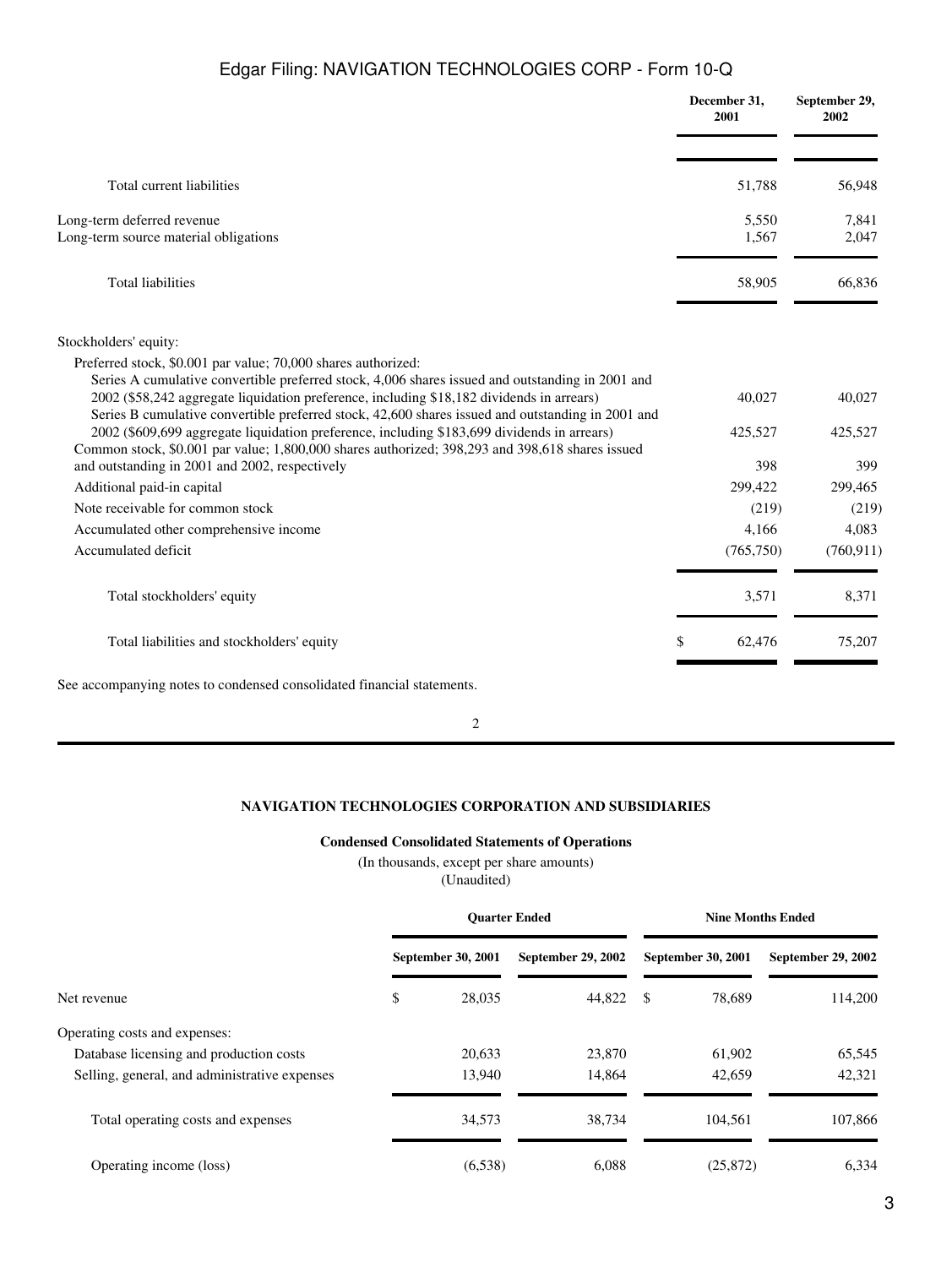|                                                                                                                                                                    |    | <b>Quarter Ended</b> |             |               | <b>Nine Months Ended</b> |            |
|--------------------------------------------------------------------------------------------------------------------------------------------------------------------|----|----------------------|-------------|---------------|--------------------------|------------|
| Other income (expense):                                                                                                                                            |    |                      |             |               |                          |            |
| Interest income                                                                                                                                                    |    | 256                  | 38          |               | 407                      | 124        |
| Interest expense                                                                                                                                                   |    | (250)                | (286)       |               | (17,661)                 | (832)      |
| Other expense                                                                                                                                                      |    | (61)                 | (406)       |               | (437)                    | (787)      |
| Income (loss) before extraordinary item                                                                                                                            |    | (6,593)              | 5,434       |               | (43,563)                 | 4,839      |
| Extraordinary loss on early extinguishment of debt                                                                                                                 |    |                      |             |               | (69, 568)                |            |
| Net income (loss)                                                                                                                                                  |    | (6, 593)             | 5,434       |               | (113, 131)               | 4,839      |
| Cumulative preferred stock dividends                                                                                                                               |    | (30,691)             | (39,063)    |               | (58, 819)                | (110, 464) |
| Net loss applicable to common stockholders                                                                                                                         | \$ | (37, 284)            | (33,629)    | \$            | (171,950)                | (105, 625) |
| Loss per share of common stock before extraordinary<br>item basic and diluted<br>Loss per share of common stock related to<br>extraordinary item basic and diluted | \$ | (0.09)               | $(0.08)$ \$ |               | (0.26)<br>(0.17)         | (0.27)     |
| Net loss per share of common stock basic and diluted                                                                                                               | S  | (0.09)               | (0.08)      | $\mathcal{S}$ | (0.43)                   | (0.27)     |
| Weighted average number of shares of common stock<br>outstanding basic and diluted                                                                                 |    | 398,217              | 398,441     |               | 398,143                  | 398,347    |
| See accompanying notes to condensed consolidated financial statements.                                                                                             |    |                      |             |               |                          |            |

3

### **NAVIGATION TECHNOLOGIES CORPORATION AND SUBSIDIARIES**

### **Condensed Consolidated Statements of Cash Flows**

(In thousands) (Unaudited)

<span id="page-3-0"></span>

|                                                                                                    | <b>Nine Months Ended</b> |                           |                       |
|----------------------------------------------------------------------------------------------------|--------------------------|---------------------------|-----------------------|
|                                                                                                    |                          | <b>September 30, 2001</b> | September 29,<br>2002 |
| Cash flows from operating activities:                                                              |                          |                           |                       |
| Net income (loss)                                                                                  | \$                       | (113, 131)                | 4.839                 |
| Adjustments to reconcile net income (loss) to net cash provided by (used in) operating activities: |                          |                           |                       |
| Extraordinary loss on early extinguishment of debt                                                 |                          | 69,568                    |                       |
| Depreciation and amortization                                                                      |                          | 4,734                     | 4.484                 |
| Amortization of software development costs                                                         |                          | 1,816                     | 3,255                 |
| Impairment of capitalized software development costs                                               |                          |                           | 2,114                 |
| Deferred interest expense on refundable license payments                                           |                          | 717                       | 823                   |
| Noncash interest expense on notes payable                                                          |                          | 17,053                    |                       |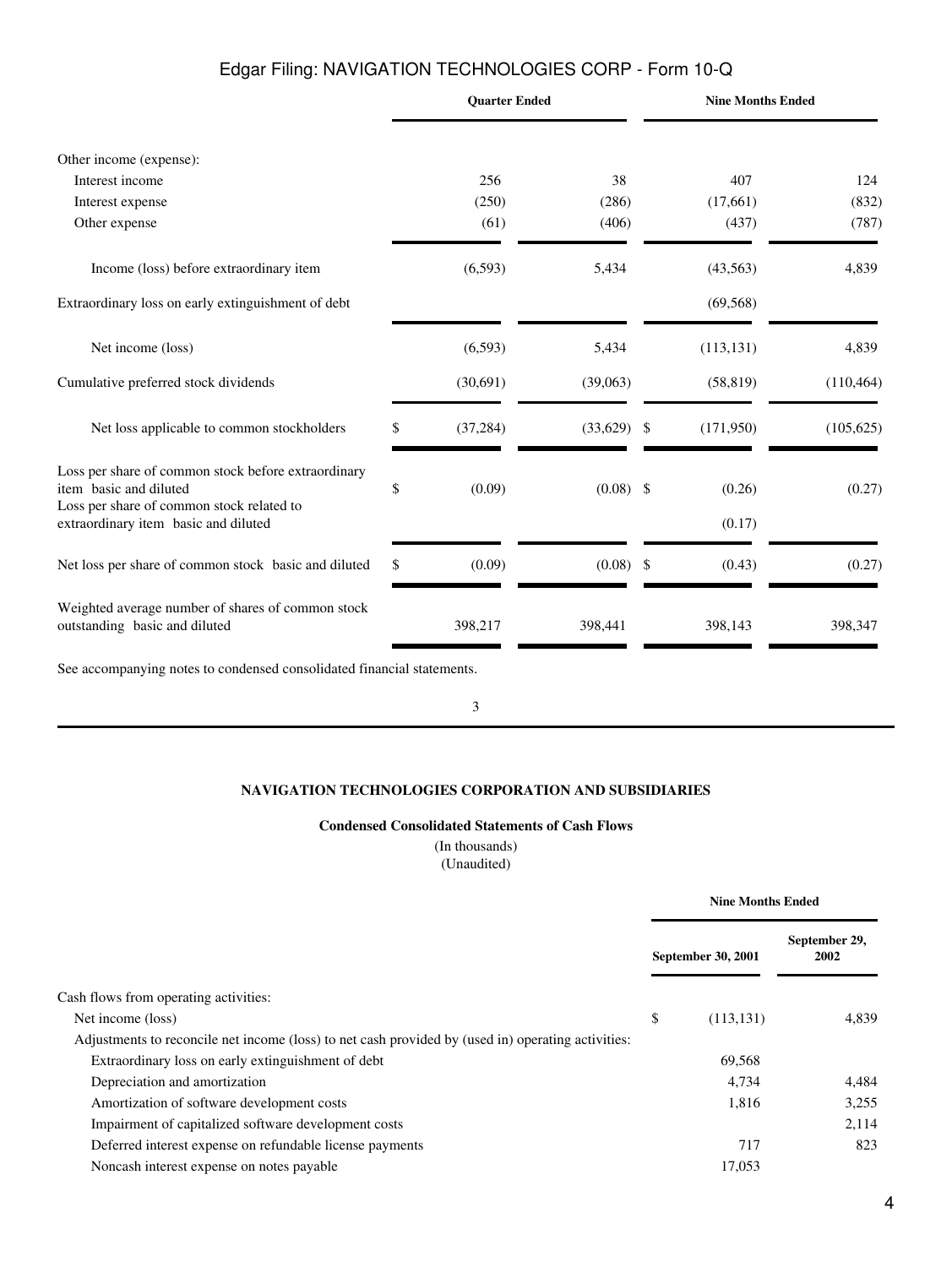|                                                                                                                                                                                                 |    | <b>Nine Months Ended</b> |           |
|-------------------------------------------------------------------------------------------------------------------------------------------------------------------------------------------------|----|--------------------------|-----------|
| Provision for bad debts                                                                                                                                                                         |    | 219                      | 1,513     |
| Noncash other                                                                                                                                                                                   |    | (11)                     | (11)      |
| Changes in operating assets and liabilities:                                                                                                                                                    |    |                          |           |
| Accounts receivable                                                                                                                                                                             |    | (1,086)                  | (7,780)   |
| Prepaid expenses and other current assets                                                                                                                                                       |    | 461                      | (364)     |
| Deposits and other assets                                                                                                                                                                       |    | 143                      | (126)     |
| Accounts payable                                                                                                                                                                                |    | (2,853)                  | 256       |
| Accrued expenses                                                                                                                                                                                |    | 435                      | 1,289     |
| Deferred revenue                                                                                                                                                                                |    | 10,479                   | 2,770     |
| Other long-term obligations                                                                                                                                                                     |    | (17)                     | 347       |
| Net cash provided by (used in) operating activities                                                                                                                                             |    | (11, 473)                | 13,409    |
| Cash flows from investing activities:                                                                                                                                                           |    |                          |           |
| Acquisition of property and equipment                                                                                                                                                           |    | (3,740)                  | (1, 495)  |
| Capitalized software development costs                                                                                                                                                          |    | (6,527)                  | (7,602)   |
| Loans to affiliate under deposit agreement, net of repayments                                                                                                                                   |    |                          | (5,500)   |
| Net cash used in investing activities                                                                                                                                                           |    | (10, 267)                | (14, 597) |
| Cash flows from financing activities:                                                                                                                                                           |    |                          |           |
| Issuance of common stock                                                                                                                                                                        |    | 149                      | 44        |
| Issuance of Series A cumulative convertible preferred stock, net of issuance costs                                                                                                              |    | 23,073                   |           |
| Series B cumulative convertible preferred stock issuance costs                                                                                                                                  |    | (473)                    |           |
| Repayment of refundable licensing advances                                                                                                                                                      |    | (6,770)                  |           |
| Loans from affiliate                                                                                                                                                                            |    | 16,600                   |           |
| Net cash provided by financing activities                                                                                                                                                       |    | 32,579                   | 44        |
| Effect of exchange rate changes on cash                                                                                                                                                         |    | (82)                     | 457       |
| Net increase (decrease) in cash and cash equivalents                                                                                                                                            |    | 10,757                   | (687)     |
| Cash and cash equivalents at beginning of period                                                                                                                                                |    | 7,516                    | 7,506     |
| Cash and cash equivalents at end of period                                                                                                                                                      | S  | 18,273                   | 6,819     |
| Supplemental disclosure of cash flow information:                                                                                                                                               |    |                          |           |
| Cash paid during the period for interest                                                                                                                                                        | \$ | 5,506                    |           |
| Supplemental disclosures of noncash financing activities:<br>Exchange of notes payable to affiliate, including accrued interest thereon, for Series A<br>cumulative convertible preferred stock |    |                          |           |
| Exchange of notes payable to affiliate, including accrued interest thereon, for Series B                                                                                                        | \$ | 16,954                   |           |
| cumulative convertible preferred stock                                                                                                                                                          |    | 426,000                  |           |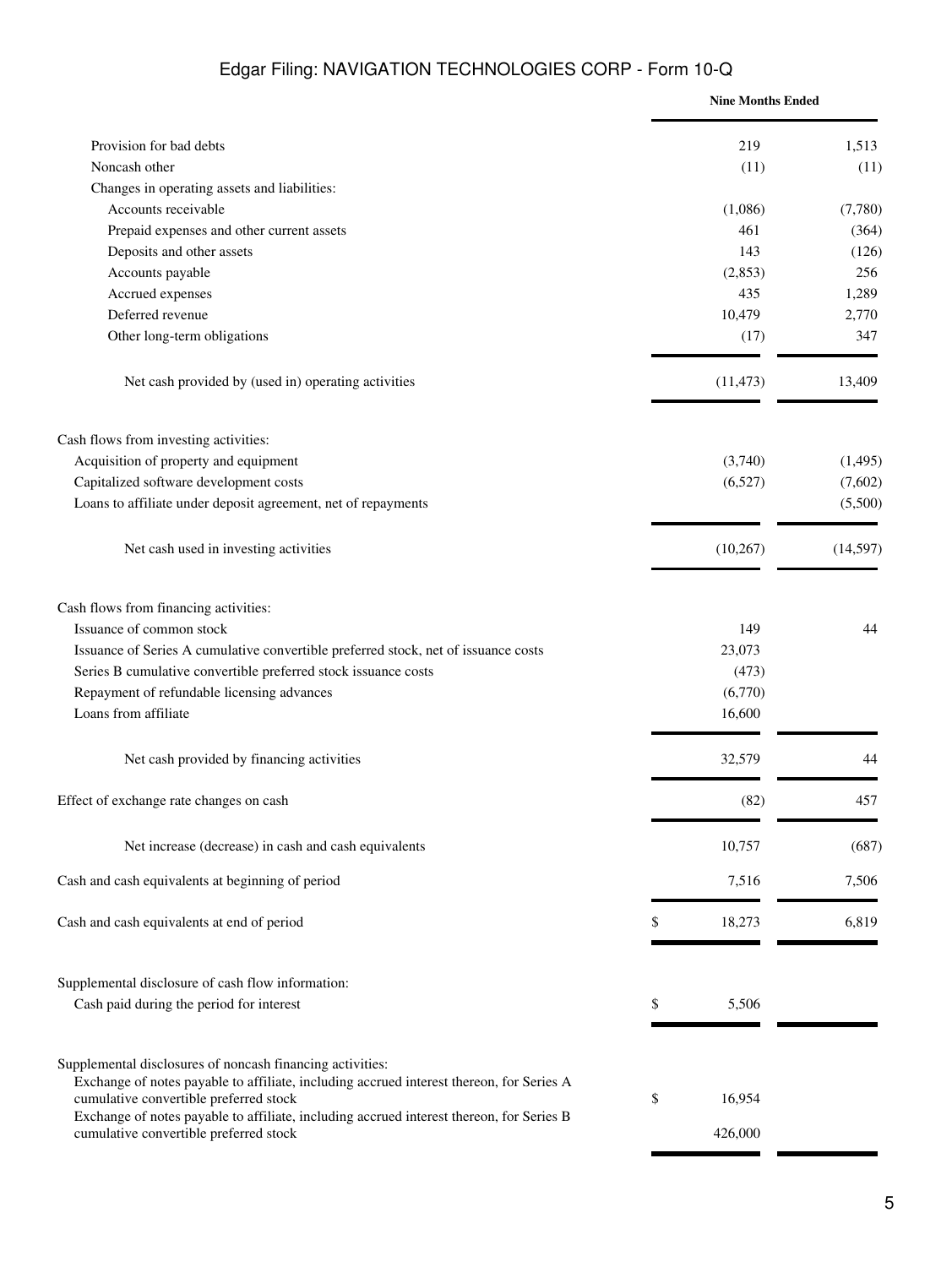<span id="page-5-0"></span>See accompanying notes to condensed consolidated financial statements.

 $\overline{A}$ 

#### **NAVIGATION TECHNOLOGIES CORPORATION AND SUBSIDIARIES**

#### **Notes to Condensed Consolidated Financial Statements (Unaudited)**

#### **(1)Unaudited Financial Statements**

 The accompanying condensed consolidated financial statements of Navigation Technologies Corporation (the "Company") have been prepared in accordance with generally accepted accounting principles for interim financial information, the instructions to United States Securities and Exchange Commission Form 10-Q and Rule 10-01 of Regulation S-X. Accordingly, they do not include all of the information and footnotes required by accounting principles generally accepted in the United States of America for complete financial statements. These condensed consolidated financial statements should be read in conjunction with the Company's Annual Report on Form 10-K for the year ended December 31, 2001.

 In the opinion of management, all adjustments (consisting of normal recurring adjustments) considered necessary for a fair presentation have been included. The results of operations for the interim periods are not necessarily indicative of the results that may be expected for the fiscal year. For further information, refer to the consolidated financial statements and accompanying notes included in the Company's Annual Report on Form 10-K for the year ended December 31, 2001.

 The Company's fiscal quarterly periods end on the Sunday nearest the calendar quarter end. The 2001 and 2002 third quarters each had 91 days. The 2001 year to date period had 273 days and the 2002 year to date period had 272 days. The Company's fiscal year end is December 31.

Certain 2001 amounts in the condensed consolidated financial statements have been reclassified to conform to the 2002 presentation.

#### **(2)Recent Accounting Pronouncements**

 On April 30, 2002, the FASB issued SFAS No. 145, "Rescission of FASB Statements No. 4, 44, and 64, Amendment of FASB Statement No. 13, and Technical Corrections." SFAS No. 145 rescinds SFAS No. 4, which required all gains and losses from the extinguishment of debt to be aggregated and, if material, classified as an extraordinary item, net of the related income tax effect. SFAS No. 145 will be effective for fiscal years beginning after May 15, 2002. The Company will adopt SFAS No. 145 on January 1, 2003, at which time the extraordinary loss on early extinguishment of debt that was incurred during 2001 will be reclassified as a component of other income (expense) in the Company's condensed consolidated statements of operations.

#### **(3)Refundable Deferred Licensing Advances**

 In 1991, the Company entered into a database license agreement with an unaffiliated company (the "1991 Agreement") that required fixed prepaid license fees for use of the Company's database and related navigation software in route guidance products and other applications. Under this agreement, the Company received \$3,000,000 in cash through 1994, in exchange for aggregate future credits of \$6,500,000, which could be utilized by such company as credits against 50% of future license obligations subject to a maximum of \$2,000,000 in any one year. Any portion of this \$6,500,000 in credits that was unused as of December 31, 2000, was refundable in cash by the Company. Due to the repayment contingencies discussed above, the amounts received were initially recorded as refundable deferred licensing advances. The total amount initially recorded of \$3,000,000 has been accreted to the maximum amount repayable as of December 31, 2000, at rates ranging from 9% to 14% using the effective interest rate method. The interest rate on remaining unpaid balances under the 1991 Agreement increased to 15% after December 31, 2000.

**Notes to Condensed Consolidated Financial Statements (Unaudited)**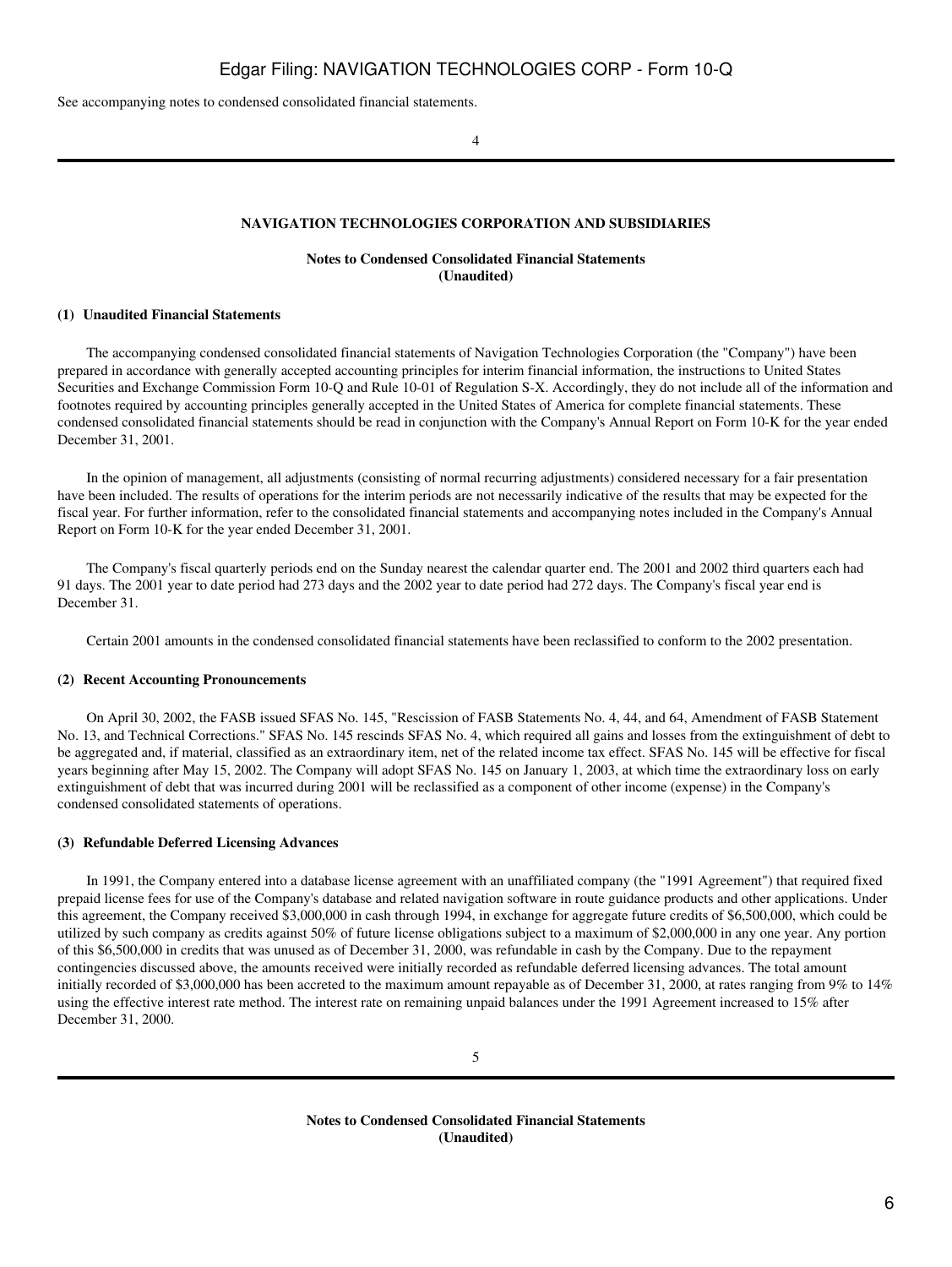On September 27, 2002, the Company amended the 1991 Agreement (the "2002 Agreement"). Immediately prior to the 2002 Agreement, approximately \$7,800,000 was due by the Company under the 1991 Agreement. Pursuant to the provisions of the 2002 Agreement, the Company is required to (i) repay \$4,000,000 of the outstanding balance in cash, and (ii) provide aggregate future credits of \$6,000,000, which must be used by the unaffiliated company by December 31, 2007. Under the terms of the 2002 Agreement, the Company paid \$2,000,000 in cash on October 11, 2002 and the remaining \$2,000,000 cash installment is due on November 15, 2002. The \$6,000,000 of license fee credits can be applied toward payment of up to 75% of license fees owed to the Company, including minimum annual license fees. Any portion of the unused license fee credits as of December 31, 2007 will be forfeited. Upon execution of the 2002 Agreement, the Company re-classified the remaining \$3,800,000 balance of refundable deferred licensing advances to long-term deferred revenue. The \$3,800,000 of long-term deferred revenue recorded upon execution of the 2002 Agreement will be recognized as revenue in future periods in proportion to the unaffiliated company's usage of the \$6,000,000 of license fee credits.

#### (4) Database Licensing and Production Costs

 Database-related software development costs consist primarily of costs for the development of software, including: (i) applications used internally to improve the effectiveness of database creation and updating activities, (ii) enhancements to internal applications that enable the Company's core database to operate with emerging technologies, and (iii) applications to facilitate usage of the Company's map database by customers. Costs of internal-use software are accounted for in accordance with AICPA Statement of Position No. 98-1, "Accounting for the Costs of Computer Software Developed or Obtained for Internal Use." Accordingly, certain application development costs relating to internal-use software have been capitalized and are being amortized on a straight-line basis over the estimated useful lives of the assets, generally five years.

 During the quarter ended September 29, 2002, the Company performed a strategic review of its software development initiatives, including a comprehensive assessment of its internal-use software development projects to ensure that projects with capitalized costs are expected to provide substantive future service potential. Based on this review, management determined that certain capitalized software development costs were impaired and it was necessary to write-down the balance by \$2,114,000. This write-down is recorded within database licensing and production costs in the accompanying statements of operations. Management believes that the remaining capitalized software development costs after this write-down are recoverable. In reaching this conclusion, management considered the progress of each of the Company's internal-use software development projects to date, expected completion timelines, and budgeted future expenditures for each of the projects.

#### **(5) Notes Receivable from Affiliate**

 The Company entered into a deposit agreement dated as of May 21, 2002, with Koninklijke Philips Electronics N.V. ("Philips N.V."). Pursuant to the terms of the deposit agreement, the Company rolled over \$9,500,000 of previously deposited funds from September 20, 2002 and deposited an additional \$1,000,000 on September 27, 2002 with Philips N.V. for the purpose of optimizing the returns on temporary excess cash. The deposits with Philips N.V. bear interest at a rate of LIBOR minus  $\frac{1}{4}\%$ , and had a maturity date of October 4, 2002, at which time all amounts were rolled over at the Company's option.

### **Notes to Condensed Consolidated Financial Statements (Unaudited)**

#### **(6)Comprehensive Income (Loss)**

 Comprehensive income (loss) for the quarters and the nine months ended September 30, 2001 and September 29, 2002 was as follows (in thousands):

|                                                              | <b>Ouarter Ended</b> |                       | <b>Nine Months Ended</b> |                       |                       |
|--------------------------------------------------------------|----------------------|-----------------------|--------------------------|-----------------------|-----------------------|
|                                                              |                      | September 30,<br>2001 | September 29,<br>2002    | September 30,<br>2001 | September 29,<br>2002 |
| Net income (loss)<br>Foreign currency translation adjustment | \$                   | (6, 593)<br>(259)     | 5,434<br>100             | (113, 131)<br>(49)    | 4,839<br>(83)         |
| Comprehensive income (loss)                                  | \$                   | (6, 852)              | 5,534                    | (113,180)             | 4,756                 |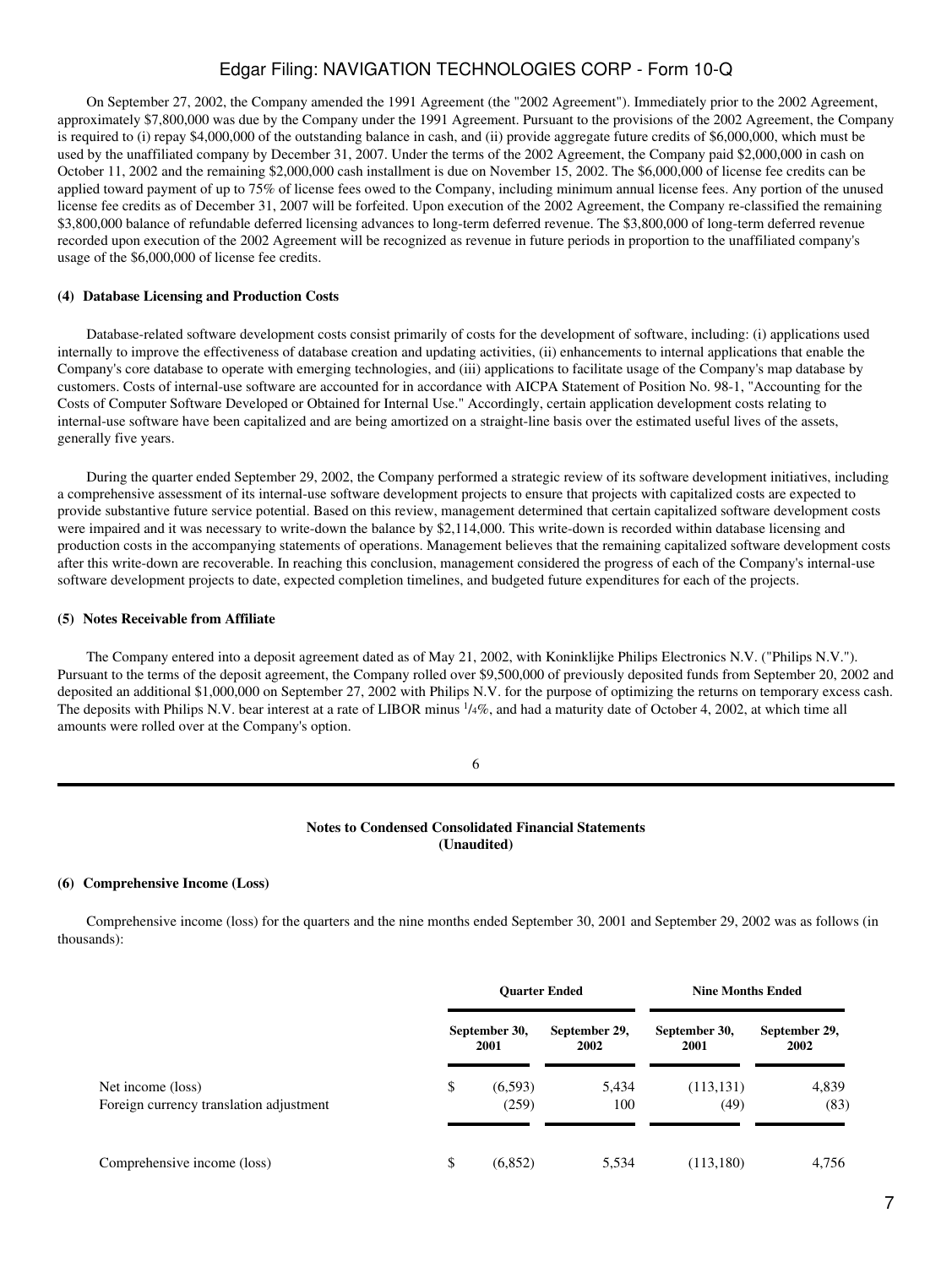**Quarter Ended Nine Months Ended**

#### **(7)Loss Per Share**

 Basic and diluted loss per share is computed based on the net loss after deducting cumulative preferred stock dividends, divided by the weighted average number of shares of common stock outstanding for the period, in accordance with SFAS No. 128, "Earnings Per Share." Options to purchase 104,319,000 and 110,758,000 shares of common stock were outstanding at September 30, 2001 and September 29, 2002, respectively. The Company granted replacement options to purchase 83,927,226 shares of common stock in connection with its stock option exchange offer on May 15, 2002. See Note 8 Stock Option Exchange Offer. Warrants to purchase 47,380,000 shares of common stock were outstanding at September 30, 2001 and September 29, 2002. There were 3,405,968.805 and 4,005,968.805 shares of Series A cumulative convertible preferred stock outstanding at September 30, 2001 and September 29, 2002, respectively. There were 42,600,002.533 shares of Series B cumulative convertible preferred stock outstanding at September 30, 2001 and September 29, 2002. These options, warrants and shares of convertible preferred stock were not included in the computation of diluted loss per share because the effect of their inclusion would be antidilutive.

#### **(8) Stock Option Exchange Offer**

 On October 1, 2001, the Company completed an offer to substantially all employees, other than employees resident in Canada, holding stock options having an exercise price of \$0.85 or \$1.10, that would enable such holders to cancel their options in return for a promise to grant new options to purchase an equal number of shares of common stock no sooner than six months and one day after such cancellation at an exercise price equal to the fair market value on the date of grant. No options were granted to the Company's employees within six months prior to the cancellation. Pursuant to the exchange offer, options to purchase 61,210,174 shares of common stock with an exercise price of \$0.85 and options to purchase 23,199,142 shares of common stock with an exercise price of \$1.10 were canceled. The Company granted replacement options to purchase 83,927,226 shares of common stock to employees on May 15, 2002, with an exercise price equal to \$0.10 per share, which was determined to be the fair market value of the Company's common stock on the date thereof. In connection with the determination of fair market value, the Board had the assistance of an independent valuation firm, considered information provided by the Company's principal stockholders, and reviewed such other information as deemed relevant. The Company did not enter into any agreements, formal or otherwise, to compensate its employees for increases in the fair market value of the Company's common stock during the period between cancellation and the grant of the replacement awards.

7

#### **Notes to Condensed Consolidated Financial Statements (Unaudited)**

#### **(9)Enterprise-wide Disclosures**

 The Company operates in one business segment and therefore does not report operating loss, identifiable assets and/or other resources related to business segments. The Company derives its revenues from database license fees and professional services. Database licensing revenues were \$27,356,000 and \$44,028,000 for the quarters ended September 30, 2001 and September 29, 2002, respectively, and \$76,590,000 and \$111,637,000 for the nine months ended September 30, 2001 and September 29, 2002, respectively. Professional services revenues were \$679,000 and \$794,000 for the quarters ended September 30, 2001 and September 29, 2002, respectively, and \$2,099,000 and \$2,563,000 for the nine months ended September 30, 2001 and September 29, 2002, respectively. Revenues are attributed to North America (United States and Canada) and Europe based on the region where the related products and services are sold.

 The following summarizes net revenue on a geographic basis for the quarters and the nine months ended September 30, 2001 and September 29, 2002 (in thousands):

| <b>Ouarter Ended</b> |               | <b>Nine Months Ended</b> |               |  |  |
|----------------------|---------------|--------------------------|---------------|--|--|
| September 30,        | September 29, | September 30,            | September 29, |  |  |
| 2001                 | 2002          | 2001                     | 2002          |  |  |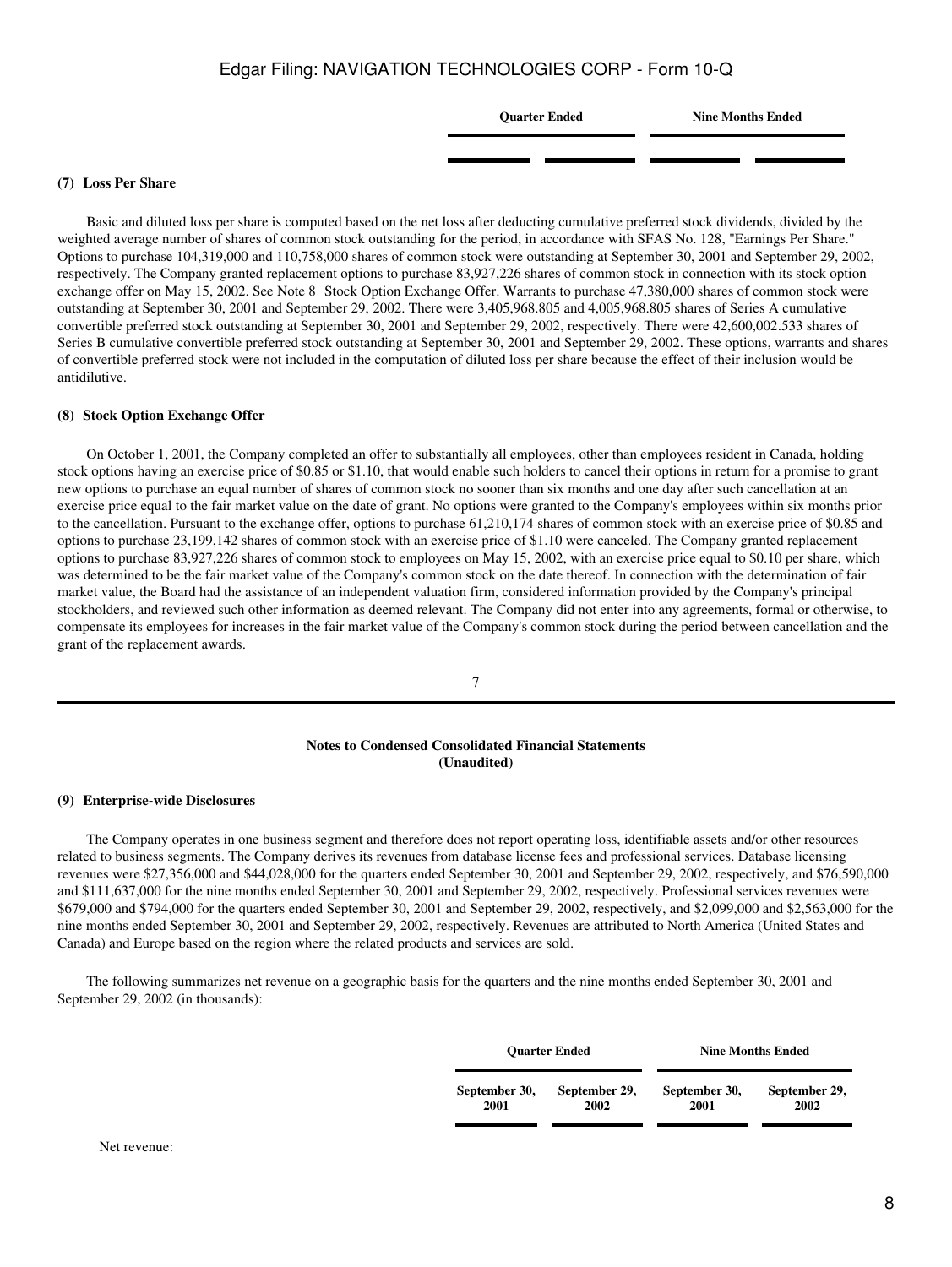|                   | <b>Ouarter Ended</b> |        | <b>Nine Months Ended</b> |         |
|-------------------|----------------------|--------|--------------------------|---------|
| North America     | \$<br>10,988         | 14,684 | 28,550                   | 35,247  |
| Europe            | 17,047               | 30,138 | 50,139                   | 78,953  |
| Total net revenue | \$<br>28,035         | 44,822 | 78,689                   | 114,200 |
|                   |                      |        |                          |         |

The following summarizes long-lived assets on a geographic basis as of December 31, 2001 and September 29, 2002 (in thousands):

|                                                                         | December 31,<br>2001 | September 29,<br>2002 |
|-------------------------------------------------------------------------|----------------------|-----------------------|
| Property and equipment, net:<br>North America<br>Europe                 | \$<br>8,450<br>2,702 | 6,469<br>1,990        |
| Total property and equipment, net                                       | \$<br>11,152         | 8,459                 |
| Capitalized software development costs, net:<br>North America<br>Europe | \$<br>15,629         | 17,862                |
| Total capitalized software development costs, net                       | \$<br>15,629         | 17,862                |
| 8                                                                       |                      |                       |

#### **Notes to Condensed Consolidated Financial Statements (Unaudited)**

#### **(10)Commitments and Contingencies**

 On September 20, 2002, Philips Consumer Electronics Services B.V. filed a complaint (the "Complaint") against the Company in the Court of Chancery of the State of Delaware in and for New Castle County. The Complaint alleges that no members of the Company's Board of Directors are willing to serve as disinterested members of the Board to determine the applicable conversion price of the Series A and Series B preferred stock, as required by the respective Certificates of Designation. The Complaint seeks declaratory relief, injunctive relief and specific performance to require the Company to determine the applicable conversion price in accordance with the terms of the respective Certificates of Designation. On September 27, 2002, the Board of Directors appointed a Special Committee of the Board to oversee this matter on behalf of the Company, including engaging outside counsel. It is not possible at this time to predict the outcome of this dispute, but based on its initial review, the Company does not believe the lawsuit will have a material adverse effect on its business, financial condition or results of operations. Regardless of the outcome, this litigation may result in significant diversion of the Company's management resources and related expenses. In addition, the conversion of the Series A and Series B preferred stock, either pursuant to the terms of the respective Certificates of Designation or in connection with the resolution of the litigation, will likely have an immediate and substantial dilutive effect on the holders of the Company's common stock.

 In August 2002, the Company received a letter from a law firm representing a stockholder of the Company and purporting to represent other stockholders threatening litigation based on breach of fiduciary duty, corporate mismanagement, minority shareholder oppression, the violation of securities laws and otherwise unlawful and improper actions in connection with (i) the participation in the stock option exchange offer by the Company's Chief Executive Officer and (ii) the conversion of the Company's Series A and Series B preferred stock. As of November 10, 2002, the Company is not aware of any complaint filed by such stockholder(s) with respect to the foregoing. It is not possible at this time to predict the outcome of this claim, but based on the Company's initial review of this claim, management believes the Company has meritorious defenses and intends to vigorously defend any such actions. In addition, the conversion of the Company's Series A and Series B preferred stock has not yet occurred. Regardless of the outcome, this threatened claim may result in significant diversion of the Company's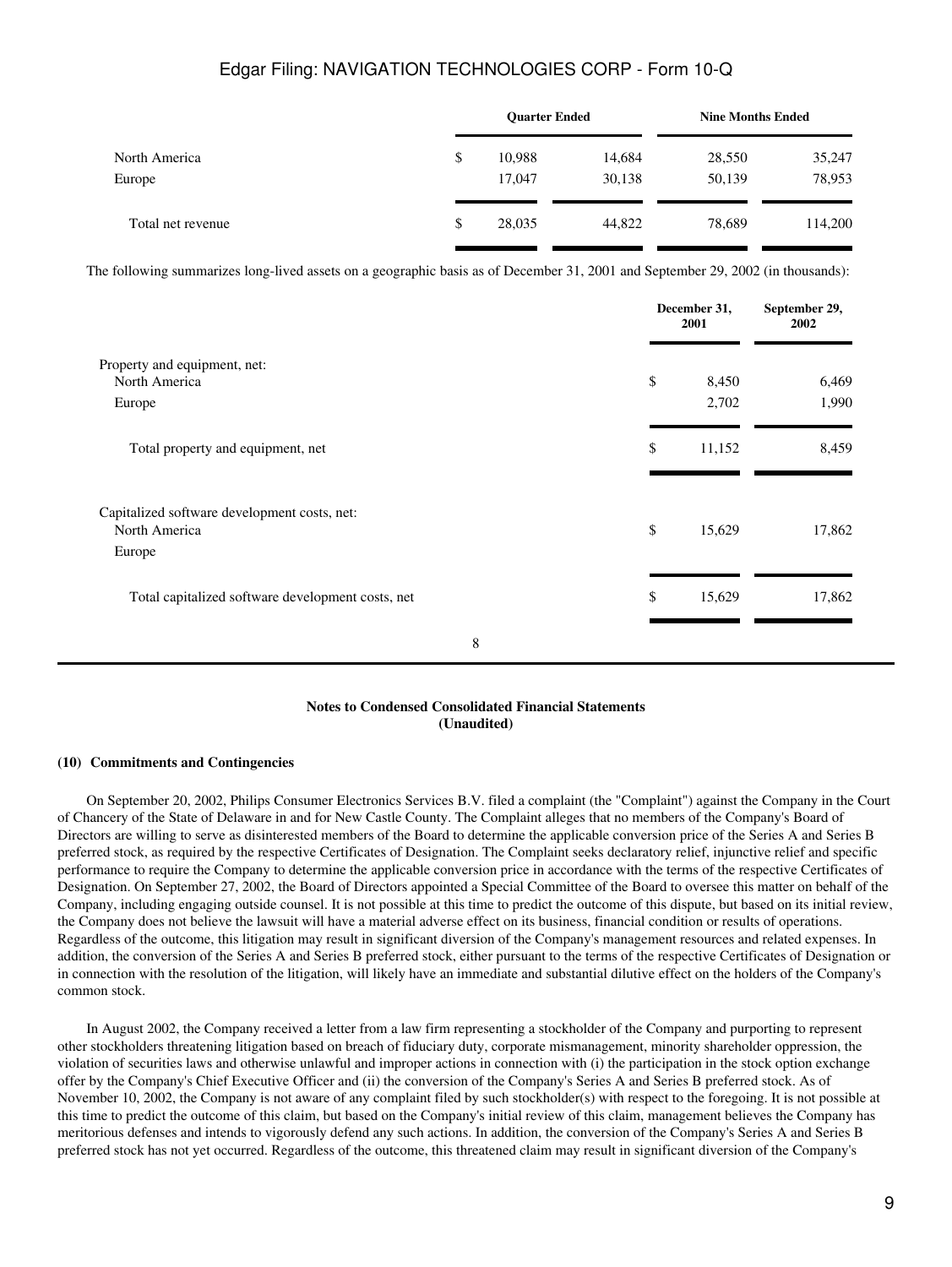management resources and related expenses.

9

#### <span id="page-9-0"></span>**Item 2. Management's Discussion and Analysis of Financial Condition and Results of Operations**

 You should read the following discussion and analysis of our financial condition and results of operations in conjunction with our condensed consolidated financial statements and the related notes thereto contained elsewhere in this document. Certain information contained in this discussion and analysis and presented elsewhere in this document, including information with respect to our plans and strategy for our business, includes forward-looking statements that involve risk and uncertainties. In evaluating these statements, you should specifically consider the various risk factors identified in Navigation Technologies' Registration Statement on Form 10, as amended, File No. 0-21323, that could cause actual results to differ materially from those expressed in such forward-looking statements.

#### **Overview**

 Navigation Technologies Corporation is a leading provider of digital map information and related software and services used in a wide range of navigation, mapping and geographic-related applications, including products and services that provide maps, driving directions, turn-by-turn route guidance, fleet management and tracking and geographic information systems. These products and services are provided to end users by our customers on various platforms, including: self-contained hardware and software systems installed in vehicles; personal computing devices, such as personal digital assistants and cell phones; server-based systems, including internet and wireless services; and paper media.

We have been unprofitable on an annual basis since our inception and as of September 29, 2002, we had an accumulated deficit of approximately \$760.9 million. Our operating expenses have generally increased as we have made investments related to the development, improvement and commercialization of our database, offset in part, by cost control efforts. We anticipate that operating expenses will continue to increase as we continue our growth and development activities, including further development and enhancement of the NAVTECH database and increasing our sales and marketing efforts. Although our revenues have grown significantly over the past three years, we may not be able to sustain these growth rates. While we have been successful in reducing our operating loss over the past three years and had an operating profit for the second and third quarters of 2002, we cannot assure you that we will achieve profitable operations for the 2002 fiscal year or in the future.

 The market for products and services that use the NAVTECH database is evolving, and we believe that our future success depends upon the development of markets for a variety of products and services that use our database. Even if such products and services continue to be developed and marketed by our customers and gain market acceptance, we may not be able to license the database at prices that will result in our achieving and maintaining profitable operations for the 2002 fiscal year or in the future. Moreover, the market for map information is highly competitive, and competitive pressures in this area may result in price reductions for our database that could materially adversely affect our business and prospects.

 A material portion of our revenues and expenses have been generated by our European operations, and we expect that our European operations will account for a material portion of our revenues and expenses in the future. Substantially all of our international expenses and revenue are denominated in foreign currencies, and fluctuations in the value of these currencies in relation to the United States dollar have caused and will continue to cause dollar-translated amounts to vary from one period to another. Historically, we have not engaged in activities to hedge our foreign currency exposures and have no plans to do so in the foreseeable future. Revenues derived from our European operations during the third quarters of 2001 and 2002 accounted for approximately 61% and 67%, respectively, of our total revenue. Revenues derived from our European operations during the nine months ended September 30, 2001 and September 29, 2002 accounted for approximately 64% and 69%, respectively, of our total revenue.

#### **Critical Accounting Policies**

 Our condensed consolidated financial statements are affected by the accounting policies used and the estimates and assumptions made by management during their preparation. The significant accounting policies that most affect our condensed consolidated financial statements are those that relate to revenue recognition and database licensing and production costs.

 We derive a substantial majority of our revenue from licensing our database. We also generate revenue from professional services. Revenue is recognized net of provisions for estimated uncollectible amounts. Database licensing revenue includes revenue that is associated with nonrefundable minimum licensing fees, license fees from usage (including license fees in excess of nonrefundable minimum fees), prepaid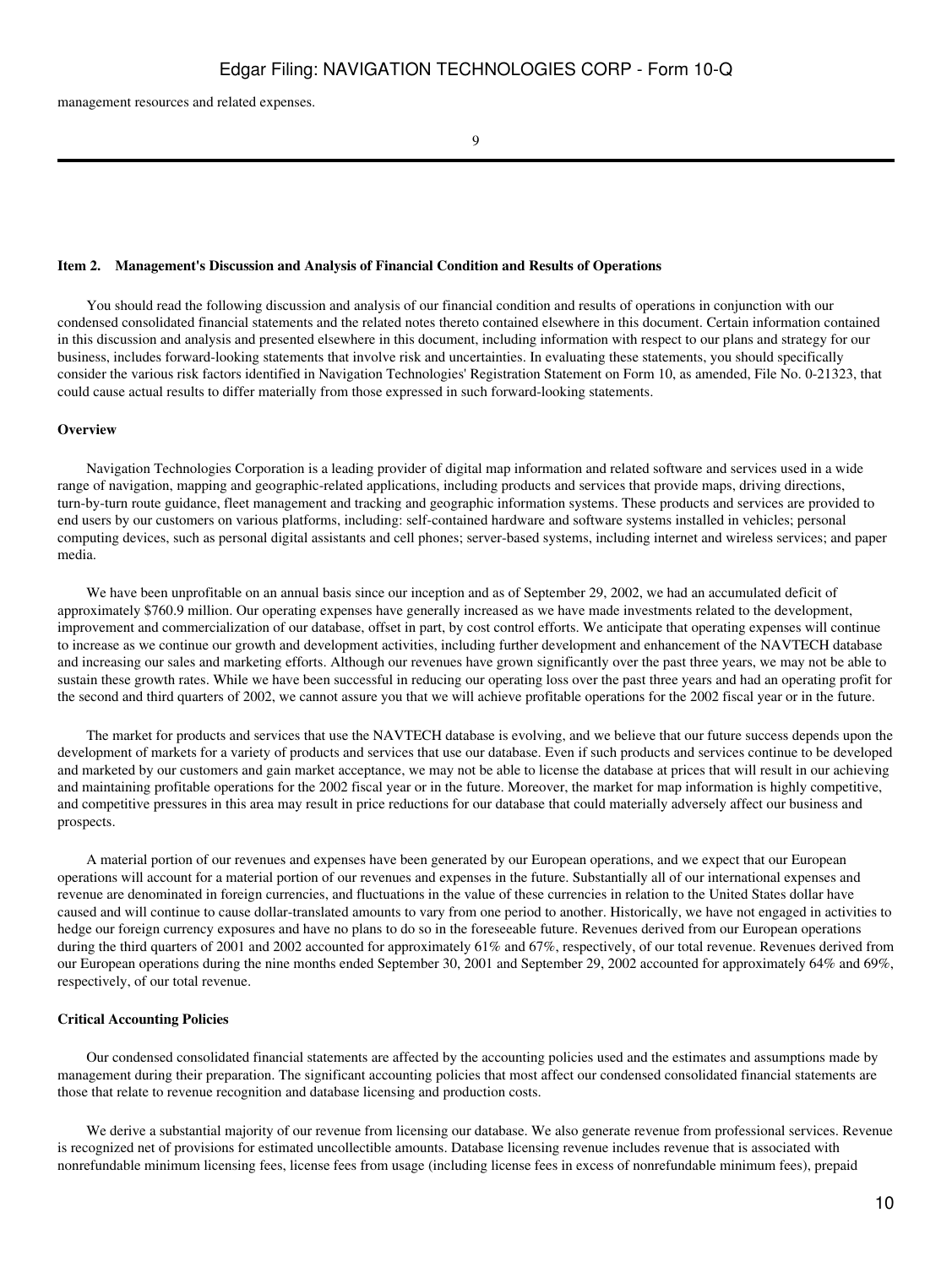licensing fees from our distributors and customers and direct sales to end users. Nonrefundable minimum licensing fees are recognized as revenue ratably over

the period of the arrangement. License fees from usage (including license fees in excess of the nonrefundable minimum fees) are recognized in the period in which the fees are reported by the customer to us. Prepaid licensing fees are recognized in the period in which the distributor or customer reports that it has shipped our database to the end user. Licensing arrangements including database updates are allocated to the multiple databases and recognized when Navigation Technologies ships the databases to the end users. Revenue for direct sales licensing is recognized when the database is shipped to the end user. Revenue from the sale of professional services provided on a time and material basis is recognized as the services are performed.

 Since our inception we have invested significant amounts in creating and updating our database and developing related software applications for internal use. Database licensing and production costs consist of database creation and updating, database licensing and distribution, and database-related software development. Database creation and updating costs are expensed as incurred. These costs include the direct costs of database creation and validation, costs to obtain information used to construct the database, and ongoing costs for updating and enhancing the database content. Database licensing and distribution costs include the direct costs related to reproduction of the database for licensing and per-copy sales and shipping and handling costs. Database-related software development costs consist primarily of costs for the development of software, including: (i) applications used internally to improve the effectiveness of database creation and updating activities, (ii) enhancements to internal applications that enable our core database to operate with emerging technologies, and (iii) applications to facilitate customer use of our database. Costs of internal-use software are accounted for in accordance with AICPA Statement of Position No. 98-1, "Accounting for the Costs of Computer Software Developed or Obtained for Internal Use." Accordingly, certain application development costs relating to internal-use software have been capitalized and are being amortized on a straight-line basis over the estimated useful lives of the assets, generally five years. Research and development activities are expensed as incurred.

#### **Results of Operations**

#### *Comparison of third quarter of 2001 to third quarter of 2002*

 *Revenues.* Our total revenues increased 60.0% from \$28.0 million during the third quarter of 2001 to \$44.8 million during the third quarter of 2002. The increase in total revenues was due to a significant increase in revenues from database licensing, which resulted primarily from increased sales to existing customers. Growth occurred in all geographic regions in 2002, as North American revenues increased 33.6% from \$11.0 million during the third quarter of 2001 to \$14.7 million during the third quarter of 2002, and European revenues increased 77.1% from \$17.0 million during the third quarter of 2001 to \$30.1 million during the third quarter of 2002. European revenue was positively affected by the increase of navigation unit sales during the third quarter of 2002. Foreign currency translation increased revenues within the European operations by \$3.4 million during the third quarter of 2002 due to the strengthening of the Euro. Approximately 36% of our revenues during the third quarter of 2001 came from three customers (accounting for 16%, 10% and 10% of total revenues, respectively), while approximately 29% of our revenues during the third quarter of 2002 came from two customers (accounting for 16% and 13% of total revenues, respectively).

 *Database Licensing and Production Costs.* Database licensing and production costs increased 16.0% from \$20.6 million during the third quarter of 2001 to \$23.9 million during the third quarter of 2002. This increase was due primarily to a \$2.1 million net write-down for impairment of internal-use software during the third quarter of 2002. The remaining increase was due to our continued investment in updating, improving, and maintaining the coverage of our database in both North America and Europe, offset, in part, by continued cost control efforts. We incurred and capitalized \$1.9 million and \$2.5 million of development costs for internal-use software during the third quarters of 2001 and 2002, respectively.

 *Selling, General and Administrative Expenses.* Selling, general and administrative expenses increased 7.2% from \$13.9 million during the third quarter of 2001 to \$14.9 million during the third quarter of 2002. This increase was due primarily to additional spending on improving our infrastructure to support future growth.

 *Other Income and Expense.* Interest expense was unchanged from the third quarter of 2001 to the third quarter of 2002.

 *Operating Income (Loss), Net Income (Loss) and Net Loss Per Share of Common Stock.* Our operating results improved from an operating loss of \$(6.5) million during the third quarter of 2001 to operating income of \$6.1 million during the third quarter of 2002, due primarily to the operating leverage generated by our revenue growth and cost control efforts in 2002. Our net loss of \$(6.6) million during the third quarter of 2001 changed to net income of \$5.4 million during the third quarter of 2002, as a result of the improved operating results of our core business. Basic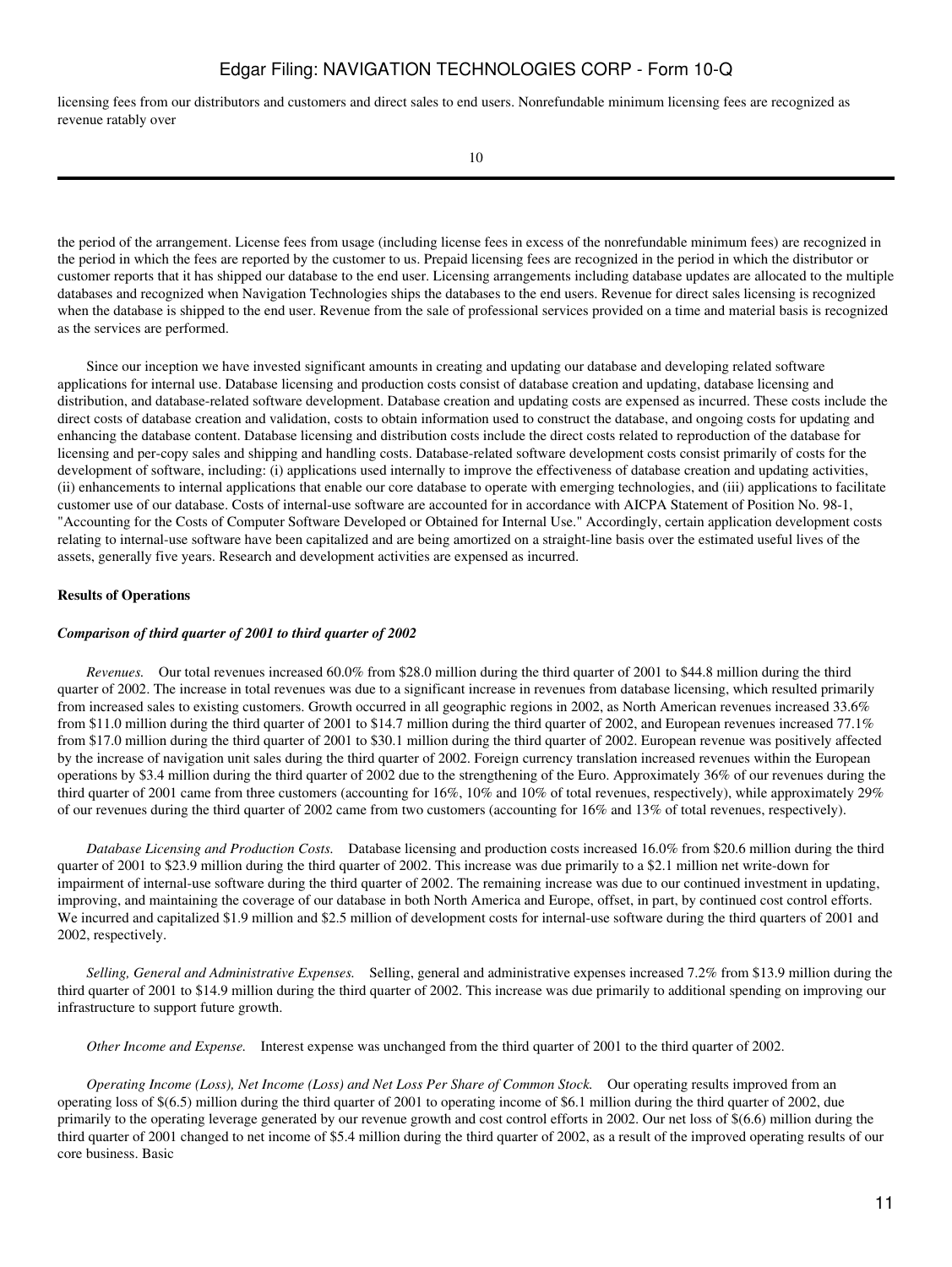11

and diluted net loss per share of common stock was \$(0.09) per share for the third quarter of 2001 as compared to \$(0.08) for the third quarter of 2002. The basic and diluted net loss per share amounts reflect the impact of cumulative preferred stock dividends of \$30.7 million and \$39.1 million during the third quarter of 2001 and 2002, respectively, on the preferred stock issued to Philips Consumer Electronics Services B.V. ("Philips B.V.") in exchange for the extinguishment of debt during the first quarter of 2001.

#### *Comparison of the nine months ended September 30, 2001 and September 29, 2002*

 *Revenues.* Our total revenues increased 45.1% from \$78.7 million during the nine months ended September 30, 2001 to \$114.2 million during the same period in 2002. The increase in total revenues was due to a significant increase in revenues from database licensing, which resulted primarily from increased sales to existing customers. Growth occurred in all geographic regions in 2002, as North American revenues increased 23.1% from \$28.6 million during the nine months ended September 30, 2001 to \$35.2 million during the same period in 2002, and European revenues increased 57.7% from \$50.1 million during the nine months ended September 30, 2001 to \$79.0 million during the same period in 2002. European revenue was positively affected by the increase of navigation unit sales during the first three quarters of 2002. Foreign currency translation increased revenues within the European operations by \$4.5 million during 2002 due to the strengthening of the Euro. Approximately 30% of our revenues during the nine months ended September 30, 2001 came from two customers (accounting for 19% and 11% of total revenues, respectively), while approximately 29% of our revenues during the nine months ended September 29, 2002 came from two customers (accounting for 16% and 13% of total revenues, respectively).

 *Database Licensing and Production Costs.* Database licensing and production costs increased 5.8% from \$61.9 million during the nine months ended September 30, 2001 to \$65.5 million during the same period in 2002. This increase was due primarily to a \$2.1 million net write-down for impairment of internal-use software during the third quarter of 2002. The remaining increase was due to our continued investment in updating, improving, and maintaining the coverage of our database in both North America and Europe, offset in part, by continued cost control efforts. We incurred and capitalized \$6.5 million and \$7.6 million of development costs for internal-use software during the nine months ended September 30, 2001 and September 29, 2002, respectively.

 *Selling, General and Administrative Expenses.* Selling, general and administrative expenses decreased slightly (0.9%) from \$42.7 million during the nine months ended September 30, 2001 to \$42.3 million during the same period in 2002. This decrease was due primarily to continued cost control efforts, offset in part, by additional spending on improving our infrastructure to support future growth.

 *Other Income and Expense.* Interest expense decreased from \$17.7 million during the nine months ended September 30, 2001 to \$0.8 million during the same period in 2002. The decrease was due primarily to the reduction of our indebtedness during the first quarter of 2001 through the exchange of shares of our Series A and Series B preferred stock for our outstanding borrowings from Philips B.V.

 *Operating Income (Loss), Net Loss and Net Loss Per Share of Common Stock.* Our operating results significantly improved from an operating loss of \$(25.9) million during the nine months ended September 30, 2001 to operating income of \$6.3 million during the same period in 2002, due primarily to the operating leverage generated by our revenue growth and cost control efforts in 2002. Our net loss decreased from \$(113.1) million during the nine months ended September 30, 2001 to net income of \$4.8 million during the same period in 2002, as a result of the improved operating results, the non-recurring nature of the \$69.6 million extraordinary loss from the early extinguishment of debt we incurred in the first quarter of 2001 in connection with the exchange of the shares of our preferred stock for the cancellation of our outstanding indebtedness to Philips B.V., and the corresponding reduction in interest expense caused by the debt extinguishment. Basic and diluted net loss per share of common stock before extraordinary item was \$(0.26) per share for the nine months ended September 30, 2001 as compared to \$(0.27) per share for the same period in 2002. This change reflects the impact of cumulative preferred stock dividends of \$58.8 million and \$110.5 million during the nine months ended September 30, 2001 and September 29, 2002, respectively, on the preferred stock issued to Philips B.V. in exchange for the extinguishment of debt during the first quarter of 2001. This impact was partially offset by the reduced operating loss and reduced interest expense in 2002. Including the extraordinary loss on the early extinguishment of debt, basic and diluted net loss per share of common stock decreased from  $$(0.43)$  for the nine months ended September 30, 2001 to  $$(0.27)$  for the same period in 2002.

#### **Liquidity and Capital Resources**

We historically have financed our operations through private placements of equity securities, borrowings from Philips B.V. and through cash generated from operating revenue. As of September 29, 2002, cash and cash equivalents totaled \$6.8 million**.** We entered into a deposit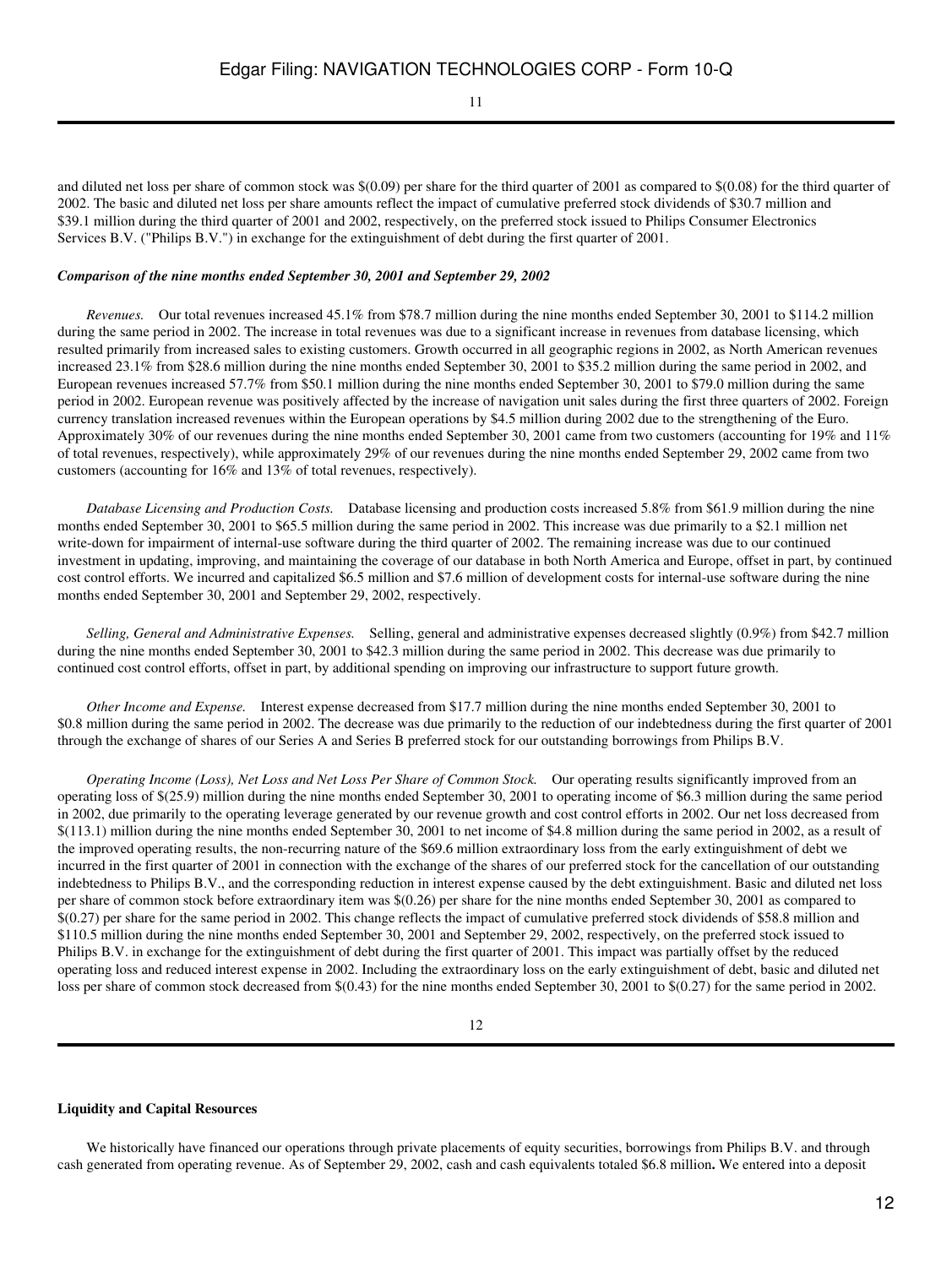agreement with Koninklijke Philips Electronics N.V. ("Philips N.V.") dated as of May 21, 2002. Pursuant to the terms of the deposit agreement, the Company rolled over \$9,500,000 of previously deposited funds from September 20, 2002 and deposited an additional \$1,000,000 on September 27, 2002 with Philips N.V. for the purpose of optimizing the returns on temporary excess cash. The deposits with Philips N.V. bear interest at a rate of LIBOR minus  $1/4\%$ , and had a maturity date of October 4, 2002, at which time all amounts were rolled over at our option.

 Historically, we have been substantially dependent upon Philips B.V. for funding. We entered into a stock purchase agreement with Philips B.V. dated as of March 29, 2001, pursuant to which Philips B.V. converted an aggregate of \$443.0 million of our indebtedness to Philips B.V. into 1,695,968.805 shares of our Series A preferred stock and 42,600,002.533 shares of our Series B preferred stock. In conjunction with the closing of the stock purchase agreement, Philips B.V. purchased 710,000 additional shares of Series A preferred stock for \$7.1 million. Philips B.V. also purchased an additional 1,600,000 shares of Series A preferred stock after the closing in accordance with the agreement.

#### *Credit Facility*

 On March 28, 2002 we obtained a bank line of credit maturing one year from the date thereof. Pursuant to the terms of the line of credit, we may borrow up to \$15.0 million at an interest rate of either LIBOR plus 30 basis points or the prime rate at our option. The line of credit is secured by an unconditional and irrevocable guarantee issued by Philips B.V. Pursuant to the terms of the line of credit, we paid Philips B.V. \$18,750 in connection with such guarantee and made a counter guarantee in favor of Philips B.V. with respect to any amounts incurred by Philips B.V. in connection with the Philips B.V. guarantee. We are also required to pay to the bank a commitment fee of 13 basis points per annum on the average daily unused amount during each quarter. As of September 29, 2002, there have been no borrowings on the line of credit.

 As of September 29, 2002, we believe that our current cash resources on hand, operating revenues and available sources of financing (including amounts that we may raise by borrowing on our line of credit) will satisfy our anticipated working capital needs and capital expenditure requirements at our current level of operations for at least 12 months. After that, we could require additional funds to support our working capital and other requirements at our current level of operations and may seek to raise additional funds from public or private equity issuances, debt financings or other sources. We cannot assure you that additional financing will be available on a timely basis, on terms acceptable or favorable to us, or at all. If such financing is not available, we may be required to delay implementation of our current business plan or to modify our business plan to curtail operations.

#### *Cash flow comparison of the nine months ended September 30, 2001 and September 29, 2002*

 For the nine months ended September 30, 2001, net cash used in operating activities was \$11.5 million. For the nine months ended September 29, 2002, net cash provided by operating activities was \$13.4 million. The improvement in cash flows from operating activities results from the reduced operating loss due primarily to improved operating leverage.

 Net cash used in investing activities for the nine months ended September 30, 2001 was \$10.3 million compared with \$14.6 million during the same period in 2002. Increased investments in software developed for internal use and a net increase in cash management loans made to Philips N.V. were partially offset by reduced investments in property and equipment.

 For the nine months ended September 30, 2001, cash provided by financing activities was \$32.6 million while minimal cash was provided by financing activities during the same period in 2002. Loans from Philips B.V. provided \$16.6 million and sales of our Series A preferred stock to Philips B.V. accounted for \$23.1 million of cash from financing activities during the nine months ended September 30, 2001, partially offset by financing costs. The repayment of a \$6.8 million refundable licensing advance to an unrelated party, reduced the net cash provided by financing activities during the nine months ended September 30, 2001.

#### **New Accounting Pronouncements**

 On April 30, 2002, the FASB issued SFAS No. 145, "Rescission of FASB Statements No. 4, 44, and 64, Amendment of FASB Statement No. 13, and Technical Corrections." SFAS No. 145 rescinds SFAS No. 4, which required all gains

| I | ٠       |
|---|---------|
|   | ۰,      |
|   | v<br>۰. |

and losses from the extinguishment of debt to be aggregated and, if material, classified as an extraordinary item, net of the related income tax effect. SFAS No. 145 will be effective for fiscal years beginning after May 15, 2002. We will adopt SFAS No. 145 on January 1, 2003, at which time the extraordinary loss on early extinguishment of debt that was incurred during 2001 will be reclassified as a component of other income (expense) in our statements of operations.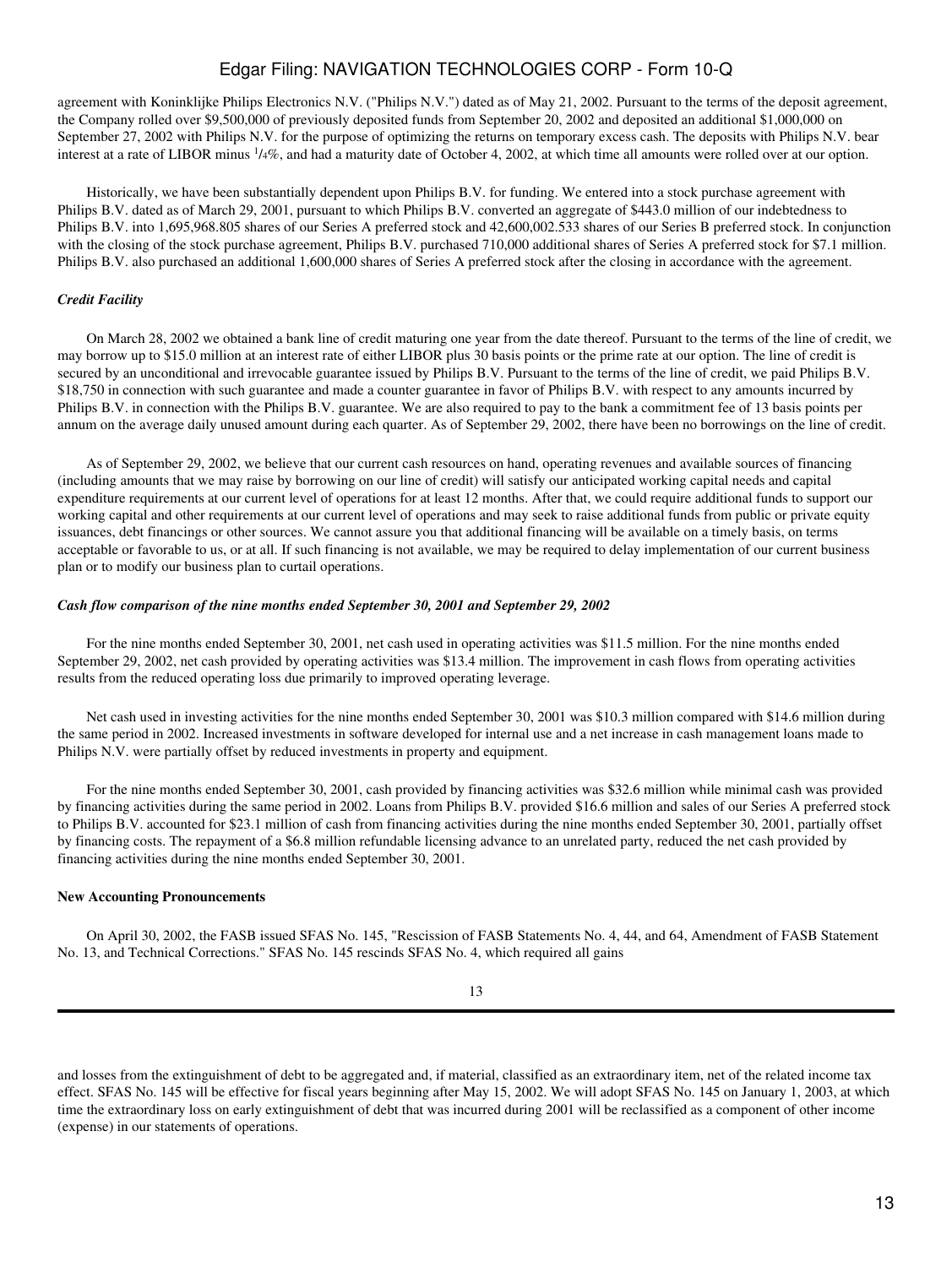#### <span id="page-13-0"></span>**Item 3. Quantitative and Qualitative Disclosures About Market Risk**

We invest our cash in highly-liquid cash equivalents and do not currently have investments in derivative financial instruments. We do not believe that our exposure to interest rate risk is material to our results of operations.

 A material portion of our revenues and expenses have been generated by our European operations, and we expect that our European operations will account for a material portion of our revenues and expenses in the future. In addition, substantially all of our expenses and revenues related to our international operations are denominated in foreign currencies, principally the Euro. Historically, we have not engaged in activities to hedge our foreign currency exposure, and we currently have no plans to do so in the foreseeable future. As a result, we are, and will continue to be, subject to risks related to foreign currency fluctuations, which may have a negative effect on our earnings. Based on our third quarter of 2002 net income, a \$0.10 change in the average U.S. dollar/Euro currency exchange rate (actual average rate of 0.98 Euro/U.S. dollar), would have increased or decreased the Company's net income by \$0.9 million. Based on our net income for the nine months ended September 29, 2002, a \$0.10 change in the average U.S. dollar/Euro currency exchange rate (actual average rate of 0.93 Euro/U.S. dollar), would have increased or decreased the Company's net income by \$2.1 million.

#### <span id="page-13-1"></span>**Item 4. Controls and Procedures**

 a. Evaluation of disclosure controls and procedures. The Company's principal executive officer and principal financial officer has concluded that the Company's disclosure controls and procedures (as defined pursuant to Rule 13a-14(c) under the Securities Exchange Act of 1934), based on his evaluation of such controls and procedures conducted within 90 days prior to the date hereof, are effective to ensure that information required to be disclosed by the Company in the reports it files under the Securities Exchange Act of 1934, as amended, is recorded, processed, summarized and reported within the time periods specified in the rules and forms of the Securities and Exchange Commission and that such information is accumulated and communicated to the Company's management, including its principal executive officer and principal financial officer, as appropriate to allow timely decisions regarding required disclosure.

 b. Changes in internal controls. There have been no significant changes in the Company's internal controls or in other factors that could significantly affect these controls subsequent to the date of the evaluation referred to above, including any corrective actions with regard to significant deficiencies and material weaknesses.

14

#### **PART II OTHER INFORMATION**

#### <span id="page-13-3"></span><span id="page-13-2"></span>**Item 1. Legal Proceedings**

 On March 29, 2001, the Company entered into a Stock Purchase Agreement (the "Agreement") with Philips B.V. pursuant to which Philips B.V. converted an aggregate of \$443.0 million of our indebtedness to Philips B.V. in exchange for shares of our Series A preferred stock and Series B preferred stock. Philips B.V. purchased additional shares of Series A preferred stock at the time of the closing of the Agreement and thereafter in accordance with the Agreement. As of September 29, 2002, there were 4,005,969 shares of Series A preferred stock and 42,600,003 shares of Series B preferred stock outstanding, respectively. Additional shares of Series A preferred stock and Series B preferred stock are issuable upon declaration of the cumulative but unpaid dividends of 1,818,189.81 and 18,369,897.94 shares respectively, on the shares of Series A and Series B preferred stock owned by Philips B.V.

 Pursuant to the respective Certificates of Designation, the shares of Series A and Series B preferred stock automatically convert into shares of common stock upon the earliest to occur of (i) the closing of a qualifying initial public offering of our securities, (ii) the closing of a qualifying change of control transaction, or (iii) October 1, 2002. Upon the occurrence of one of the foregoing events, each share of Series A and Series B preferred stock automatically converts into the number of fully paid and non-assessable shares of common stock determined by dividing the liquidation preference of \$10 per share, plus all cumulative, but unpaid dividends per share, by the applicable per share conversion price. In this case, since neither a qualifying initial public offering nor a qualifying change of control had occurred as of October 1, 2002, the applicable per share conversion price for the Series A and Series B preferred stock, as required by the respective Certificates of Designation, is the price per share of the Company's common stock as of October 1, 2002, as determined by a majority of the disinterested members of our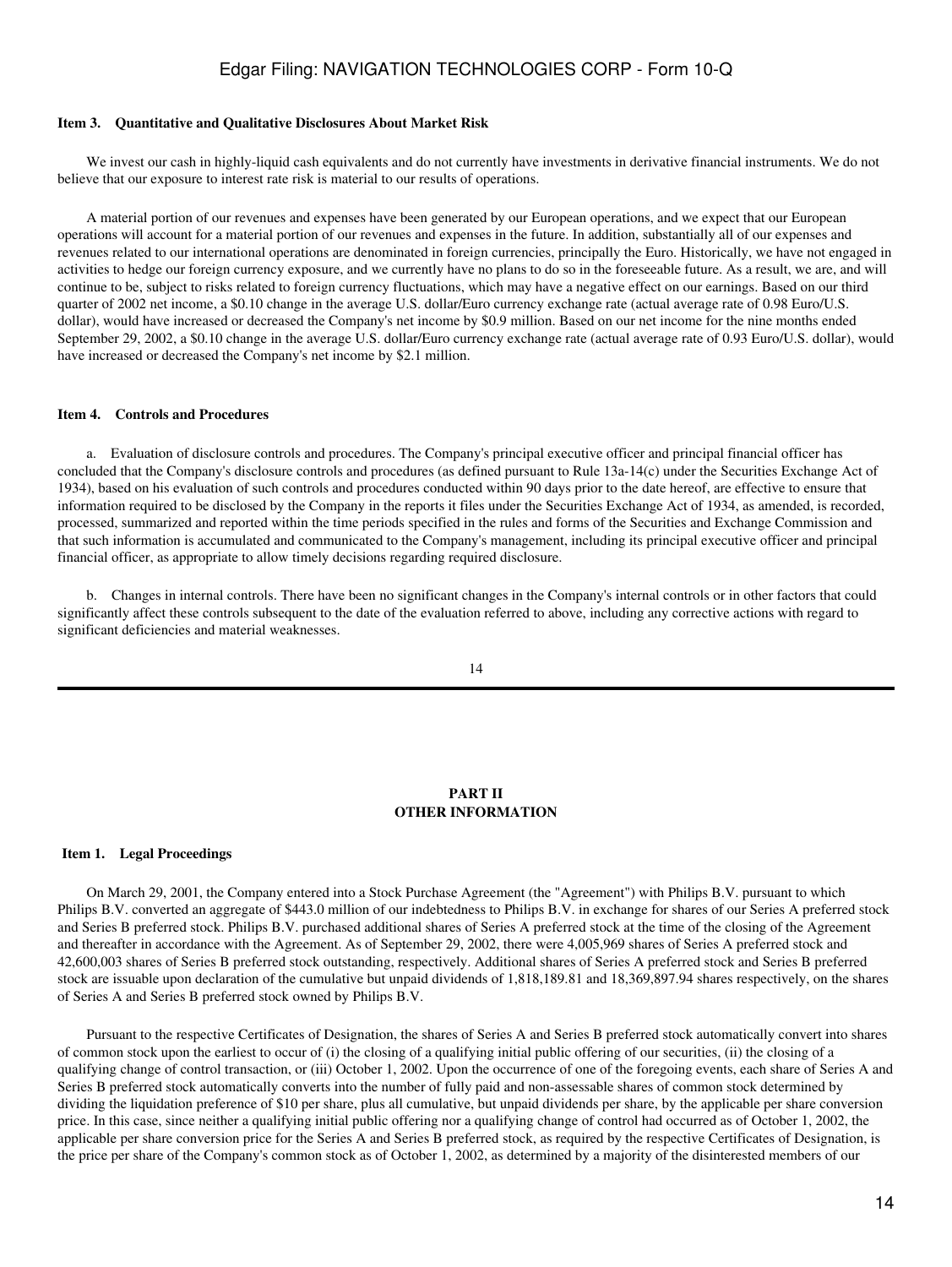board of directors, based (but not exclusively) on a valuation of the Company to be performed by an investment bank on or before September 15, 2002.

 On September 20, 2002, Philips B.V. filed a complaint (the "Complaint") against the Company in the Court of Chancery of the State of Delaware in and for New Castle County. The Complaint alleges that no members of the Company's Board of Directors are willing to serve as disinterested members of the Board to determine the applicable conversion price of the Company's Series A and Series B preferred stock, as required by the respective Certificates of Designation. The Complaint seeks declaratory relief, injunctive relief and specific performance to require the Company to determine the applicable conversion price in accordance with the terms of the respective Certificates of Designation. On September 27, 2002, the Board of Directors appointed a Special Committee of the Board to oversee this matter on behalf of the Company, including engaging outside counsel. It is not possible at this time to predict the outcome of this dispute, but based on its initial review, the Company does not believe the lawsuit will have a material adverse effect on its business, financial condition or results of operations. Regardless of the outcome, this litigation may result in significant diversion of the Company's management resources and related expenses. In addition, the conversion of the Series A and Series B preferred stock, either pursuant to the terms of the respective Certificates of Designation or in connection with the resolution of the litigation, will likely have an immediate and substantial dilutive effect on the holders of the Company's common stock.

#### <span id="page-14-0"></span>**Item 3. Defaults Upon Senior Securities**

**(b)**

 As of November 13, 2002, accumulated preferred stock dividends on Navigation Technologies' Series A Preferred Stock were \$18,181,898.10 and on Navigation Technologies' Series B Preferred Stock were \$183,698,979.41, each of which are payable in additional shares of preferred stock, respectively. In accordance with the Stock Purchase Agreement dated March 29, 2001 with respect to our preferred stock, these dividends have not been declared by our Board of Directors and, therefore, are not due and payable at this time. As of October 1, 2002, these preferred dividends are no longer accruing in accordance with the agreement.

See Part II Item 1 "Legal Proceedings" for information regarding the conversion of the Company's Series A and Series B preferred stock.

#### <span id="page-14-1"></span>**Item 5. Other Information**

 In August 2002, the Company received a letter from a law firm representing a stockholder of the Company and purporting to represent other stockholders threatening litigation based on breach of fiduciary duty, corporate mismanagement, minority shareholder oppression, the violation of securities laws and otherwise unlawful and improper actions in connection with (i) the participation in the stock option exchange offer by the Company's Chief Executive

| n sa         |
|--------------|
| I<br>I<br>۰. |

Officer and (ii) the conversion of the Company's Series A and Series B preferred stock. As of November 10, 2002, the Company is not aware of any complaint filed by such stockholder(s) with respect to the foregoing. It is not possible at this time to predict the outcome of this claim, but based on the Company's initial review of this claim, the Company believes it has meritorious defenses and it intends to vigorously defend any such actions. In addition, the conversion of the Company's Series A and Series B preferred stock has not yet occurred. See Part II-Item 1 "Legal Proceedings." Regardless of the outcome, this threatened claim may result in substantial expense and significant diversion of our management resources.

<span id="page-14-2"></span>**Item 6. Exhibits and Reports on Form 8-K**

(a)

Exhibits.

None

(b)

Reports on Form 8-K.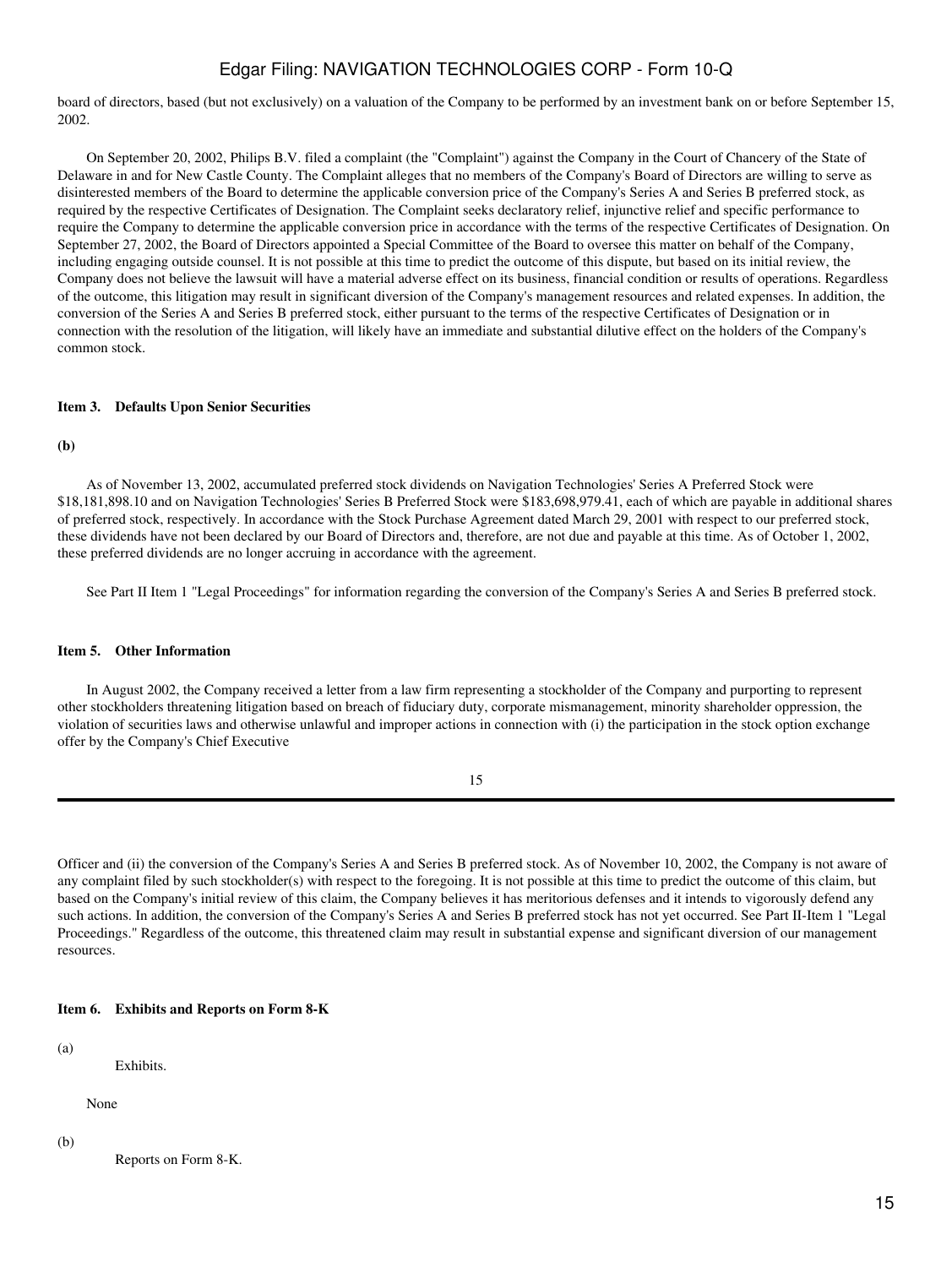The Company filed an Item 5 Current Report on Form 8-K on September 27, 2002 to disclose the Complaint as described in Part II Item 1 herein.

#### **SIGNATURES**

<span id="page-15-0"></span> Pursuant to the requirements of the Securities Exchange Act of 1934, the registrant has duly caused this report to be signed on its behalf by the undersigned thereunto duly authorized.

Dated: November 13, 2002

### **NAVIGATION TECHNOLOGIES CORPORATION**

By: /s/ JUDSON C. GREEN

Judson C. Green President, Chief Executive Officer and Principal Financial Officer

By: /s/ NEIL SMITH

Neil Smith Vice President, Corporate Controller and Principal Accounting Officer 17

### **CERTIFICATIONS**

<span id="page-15-1"></span>I, Judson C. Green, certify that:

1. I have reviewed this quarterly report on Form 10-Q of Navigation Technologies Corporation;

 2. Based on my knowledge, this quarterly report does not contain any untrue statement of a material fact or omit to state a material fact necessary to make the statements made, in light of the circumstances under which such statements were made, not misleading with respect to the period covered by this quarterly report;

 3. Based on my knowledge, the financial statements, and other financial information included in this quarterly report, fairly present in all material respects the financial condition, results of operations and cash flows of the registrant as of, and for, the periods presented in this quarterly report;

 4. The registrant's other certifying officers and I are responsible for establishing and maintaining disclosure controls and procedures (as defined in Exchange Act Rules 13a-14 and 15d-14) for the registrant and we have:

 a) designed such disclosure controls and procedures to ensure that material information relating to the registrant, including its consolidated subsidiaries, is made known to us by others within those entities, particularly during the period in which this quarterly report is being prepared;

 b) evaluated the effectiveness of the registrant's disclosure controls and procedures as of a date within 90 days prior to the filing date of this quarterly report (the "Evaluation Date"); and